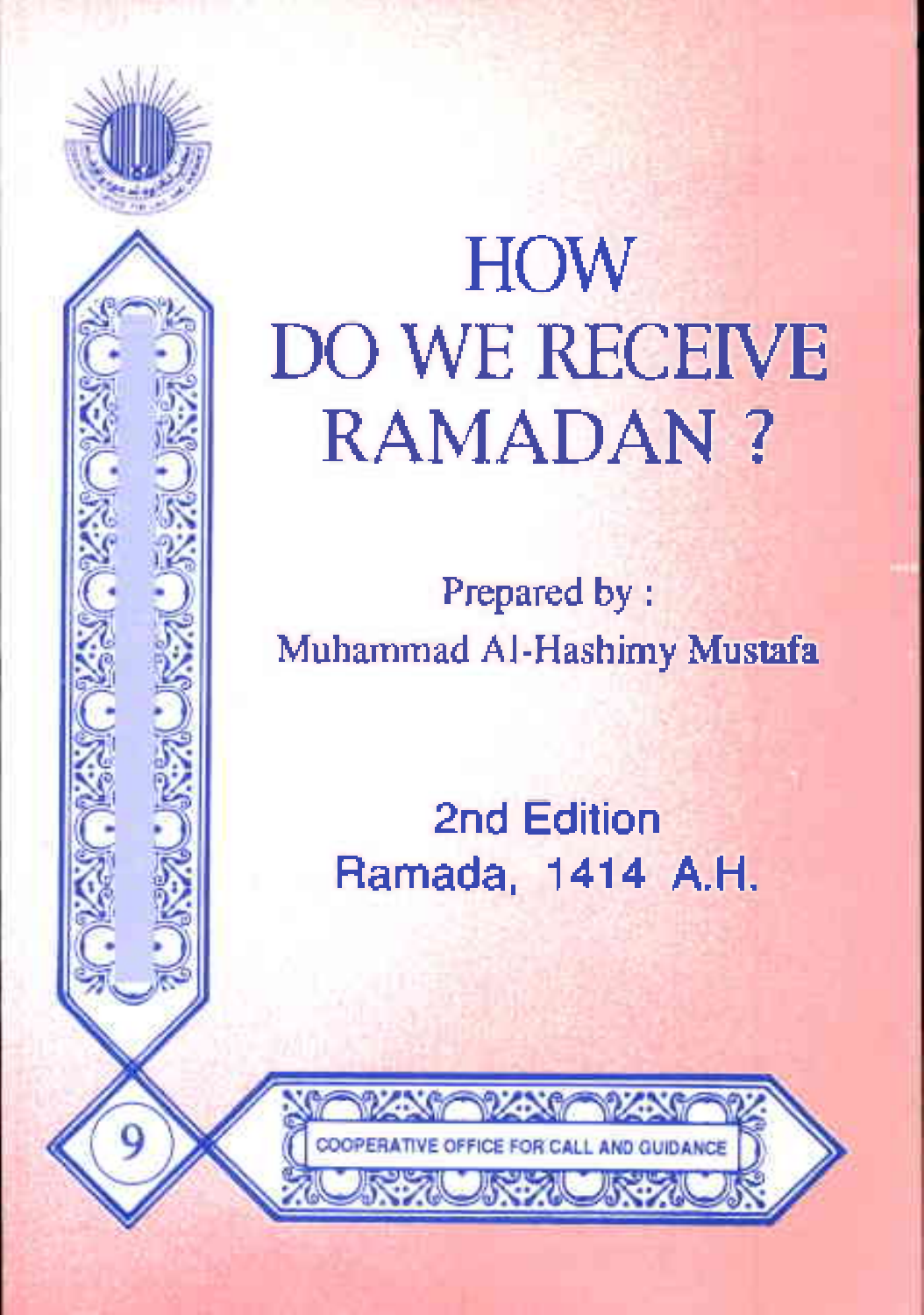## **HOW** DO WE RECEIVE RAMADAN?

Prepared by: Muhammad AI-Hashimy Mustafa

> 2nd Edition Ramadan, 1414 A.H.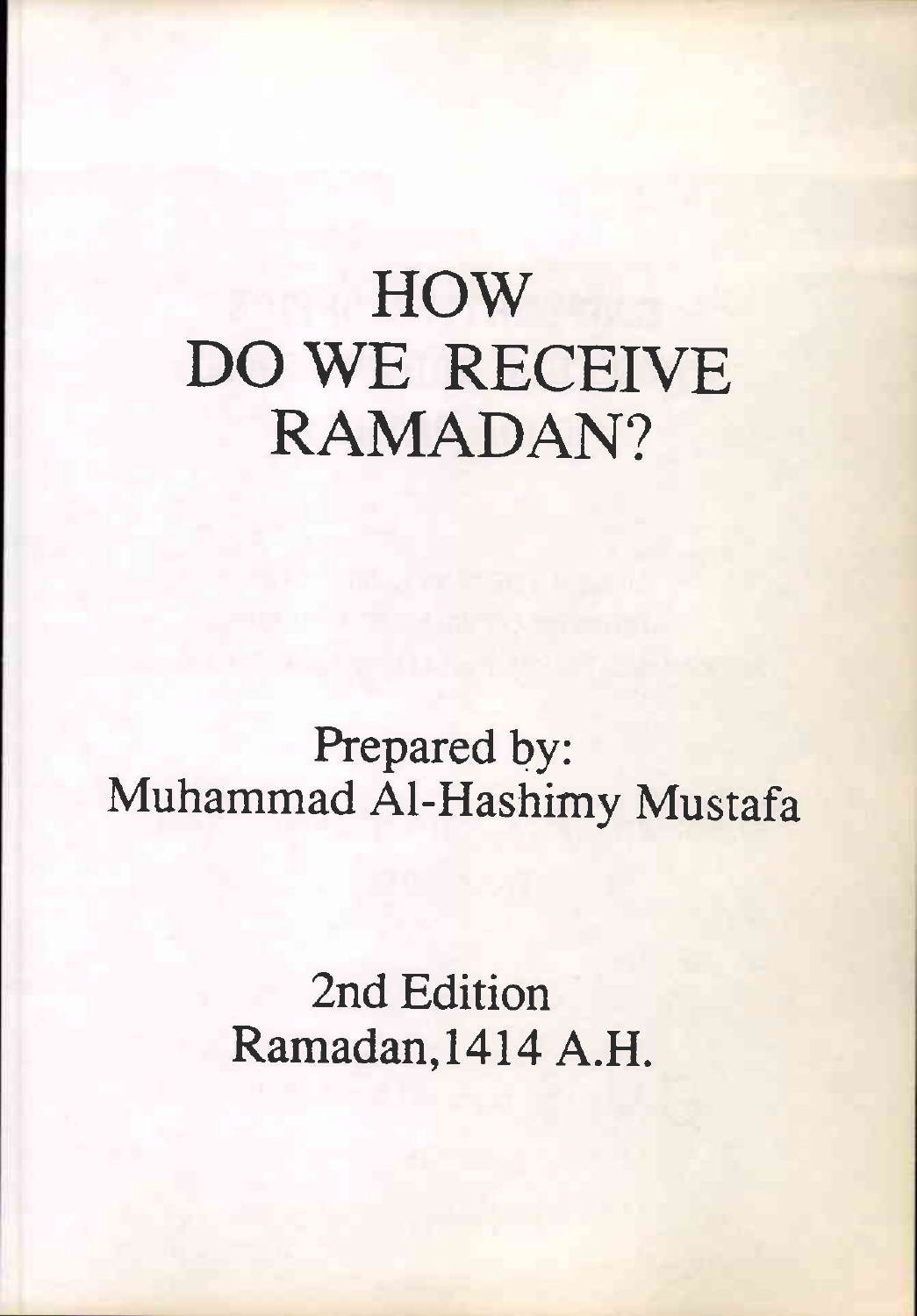### **COOPERRTIVE OFFICE FOR CRLL RnD GUIDRnCE In RL- BRTRR**

#### UNDER TIlE SUPERVISION OF MlNISTRY OF ISLAMIC AFFAIRS. ENOOWMENTS. PROPAGATION AND GUIDANCE

PO. BOX:20824 RIYADH.11465TEIA030251.4034517 FAX.4059387

©All rights reserved for the Office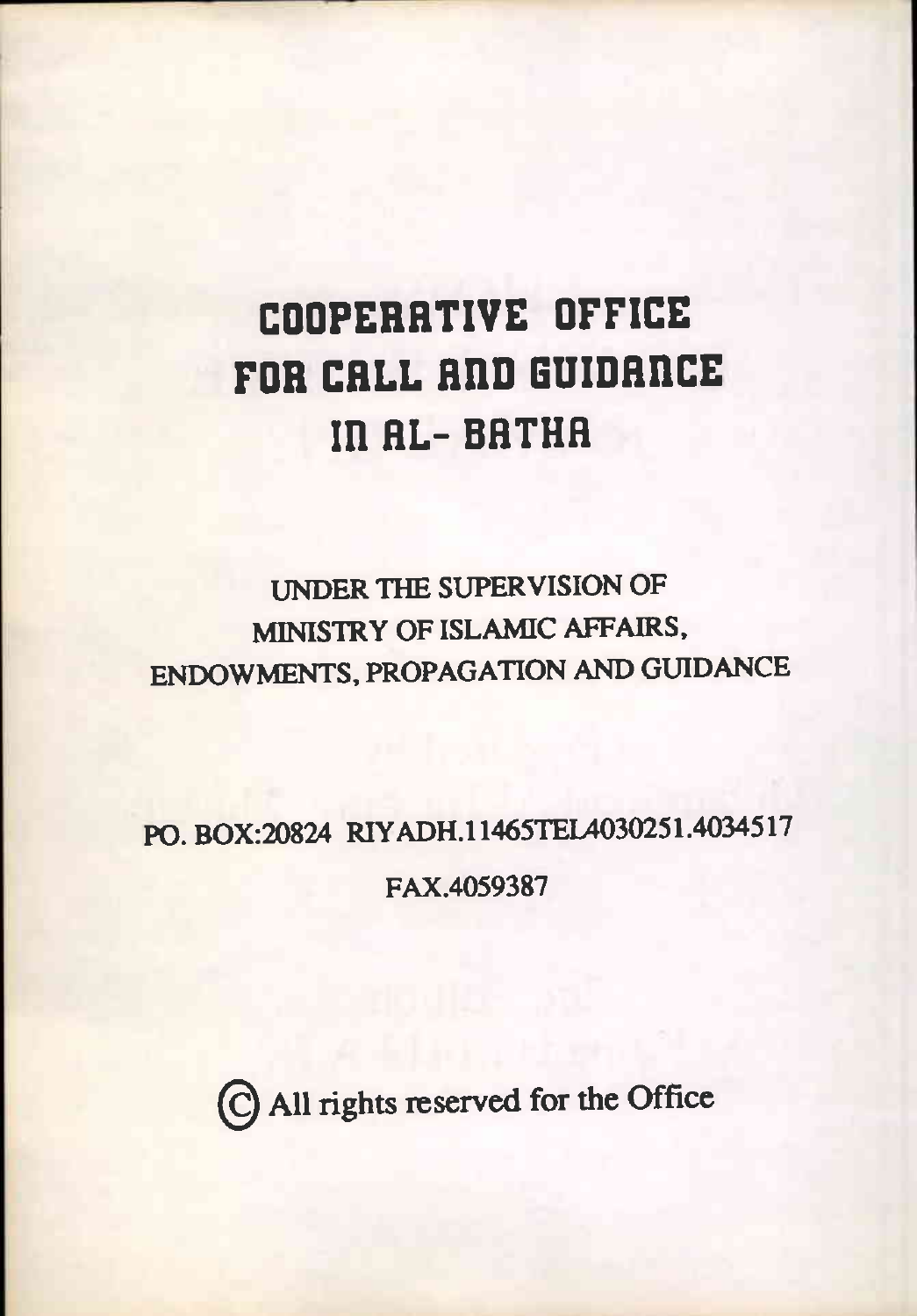#### The State of Salaf<sup>1</sup> in Ramadan

Fasting is <sup>a</sup> way of worshipping Allah <sup>2</sup> by abstaining from food, drink, sexual intercourse (with one's spouse) and smoking, from dawn till sunset during the whole month of Ramadan.

Fasting is Fardh<sup>3</sup>, as the Almighty Allah said: "0 you who believe, fasting is prescribed to those before you, that you may (learn) self -restraint." <sup>4</sup>

Fasting is <sup>a</sup> fundamental ordinance of Islam. Muhammad, the Prophet  $($  salla Allahu alaihi wasallam),  $^5$ said: "Islam is based on five <sup>p</sup>illars: testifying that there is no God (worthy of worship) but Allah, and that Muhammad is the Messenger of Allah, performing prayers, paying Zakah <sup>6</sup> , fasting during the month of Ramadan, and

<sup>1</sup> "Salaf' are the Muslim ancestors who set good examples in the application of Islam.

- 2."Allah" is God Who Alone deserves to be worshipped.
- 3. "Fardh" is an obligatory religious duty. 4. Qur'an 1:183.
- 
- 5. Salla Allahu Alaihi wa Sallam, i.e. Peace and Blessings of Allah be upon him; henceforth
	- ( salla Allahu alaihi wasallam)
- 6. Zakah is obligatory charity.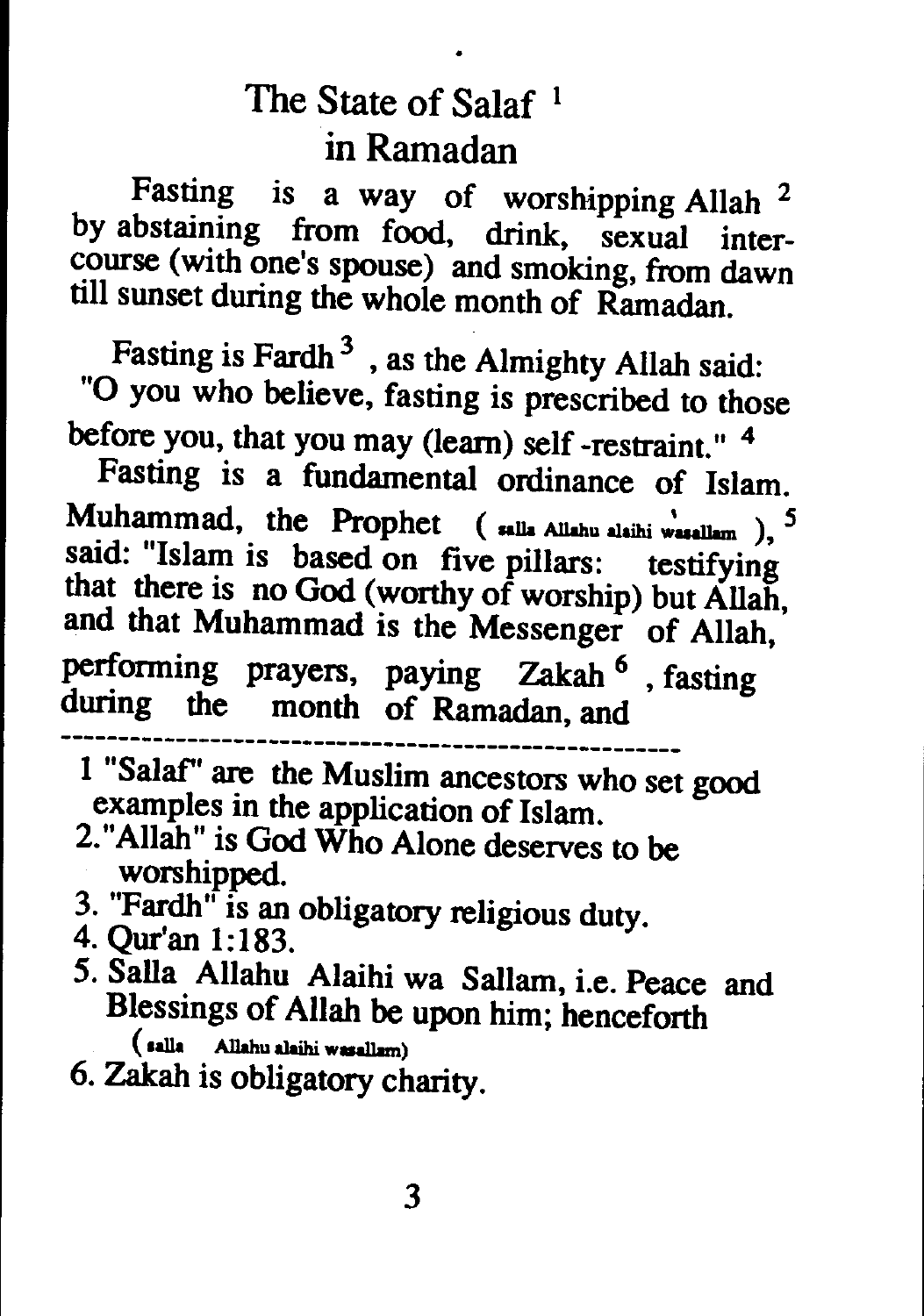making Hajj (pilgrimage)to the House in Makkah.<sup>1</sup>

Following are the VIRTUES of fasting during the auspicious month of Ramadan:

A. The odour of the mouth of <sup>a</sup> fasting person is more <sup>p</sup>leasant to Allah than the aroma of musk.

B. Angels ask Allah's forgiveness for the fasting people till they break their fast.

C. There is <sup>a</sup> gate in Paradise called Ar-Rayaan, and none excep<sup>t</sup> the fasting people will enter through it. "

D. In Ramadan, devils are shackled.

E. In it, there is the Night of Decree (Lailatul Qadr) which is better than <sup>a</sup> thousand months.

F. Those who fast are forgiven for their sins in the last night of Ramadan.

G. In every night of Ramadan, Allah releases <sup>a</sup> number of people from Hell.

<sup>1</sup> - Transmitted by Bukhari and Muslim.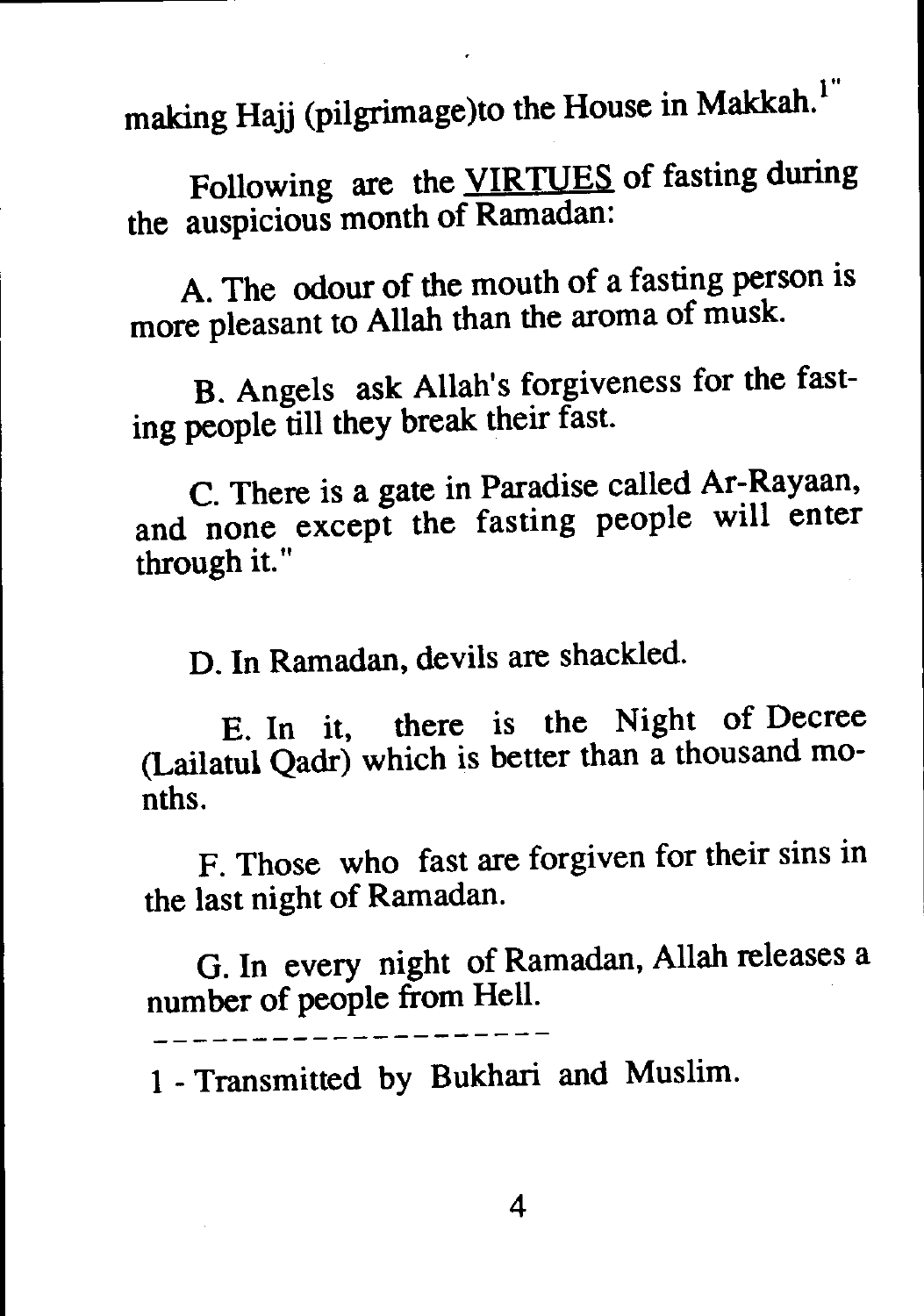H. Every day , Allah, having decorated His Paradise, says, "0 Paradise! My good worshippers are about to throw off the burden (of life) and the hann done to them and then get to you! "

After knowing the aforementioned advantages of Ramadan, how should we get ready to receive it?

<sup>A</sup> true believer should receive Ramadan with true repentance and a strong will to avail himself of Allah's special mercy and kindness bestowed on him during this holy month. He should spend his time doing what is good and useful.

Here are the Good Deeds that are done in Ram-

1. Fasting.<br>The Prophet (salla Allahu alaihi wasallam) said: "The reward of every good deed is multiplied by ten to seven hundred folds depending on one's intention and sincerity, but with respect to the reward of fasting, Allah proclaims : "Fasting is for me and <sup>I</sup> myself shall bestow the reward. Whoever fasts foregoing his desires of eating and drinking for My sake will be entitled for two occasions of joy : one when he breaks his fast, and the other when he meets his Rubb "1

1- Rubb means, among other things, the Creator, the Owner, the Sustainer, the Provider, and the One in whose hand is the disposal of all affairs.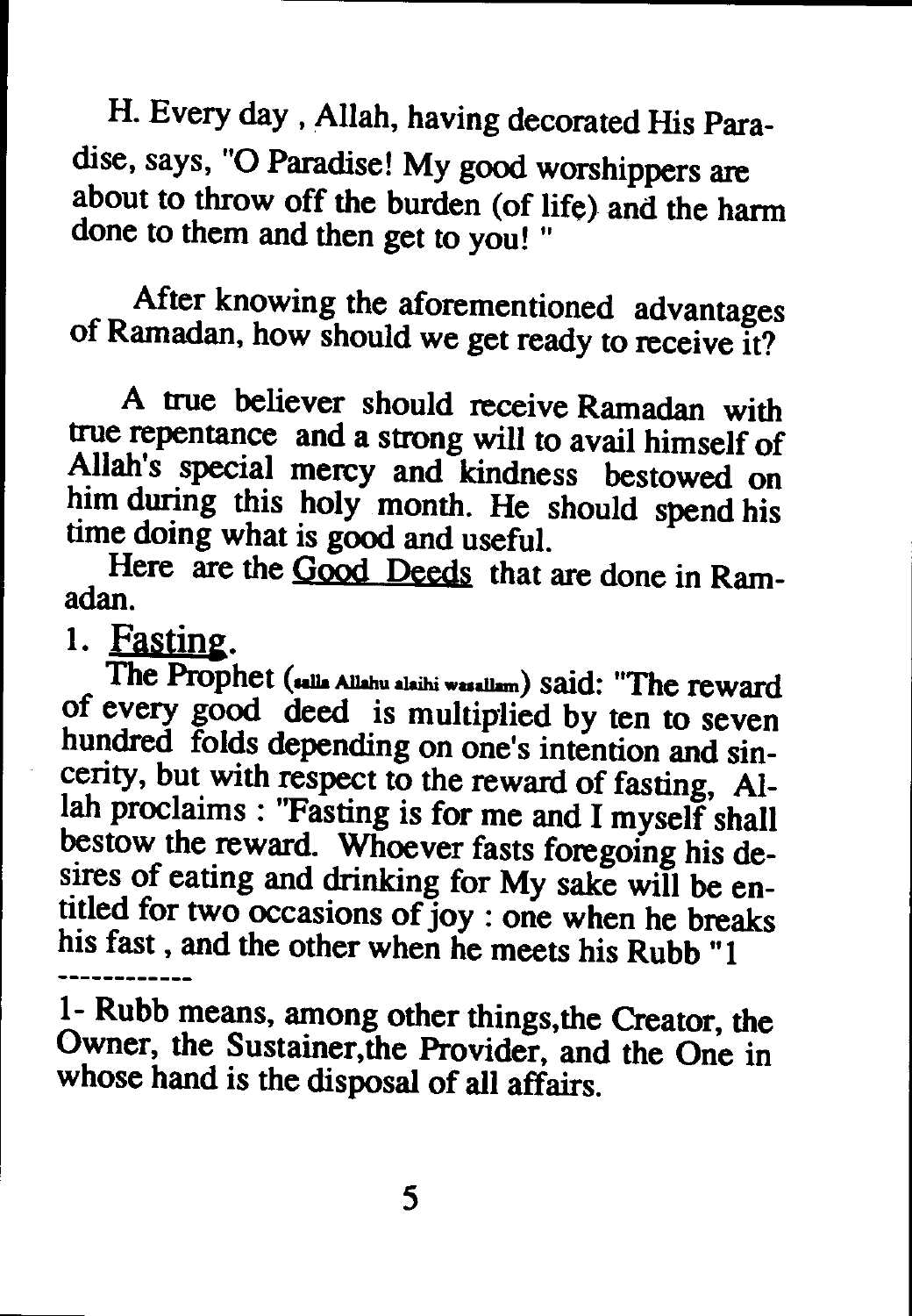There is no doubt that the grea<sup>t</sup> reward will not be <sup>g</sup>iven to those who only go without food and drink. The Prophet (Salla Allahu alaihi wasallam) said,

"He who does not refrain from telling lies, Allah does not need him to refraim from eating and drink $ine: "1$ 

Concerning the behavior of <sup>a</sup> fasting person, the Prophet (salla Allahu alaihi wasallam) said: "Fast is a shield; therefore, whoever is fasting should not resort to obscene language and immoral behaviour. If someone abuses or quarrels with <sup>a</sup> fasting person, the latter should say, "O brother! I am fasting (i.e. I cannot reply to you)". $^{2}$ 

Thus when you fast, you should refrain from doing any evil, and in your actions, you should differentiate between an ordinary day and <sup>a</sup> day of fasting. '

<sup>2</sup> . Observing the Supererogatory night prayer (Qiyam).

The Messenger of Allah (salla Allahu alaihi wasallam) Said:

"Whoever, with faith and the intention to earn the reward, observes the fast of Ramadan and spends

<sup>1-</sup> Transmitted by Bukhari.

<sup>2-</sup> Transmitted by Bukhari.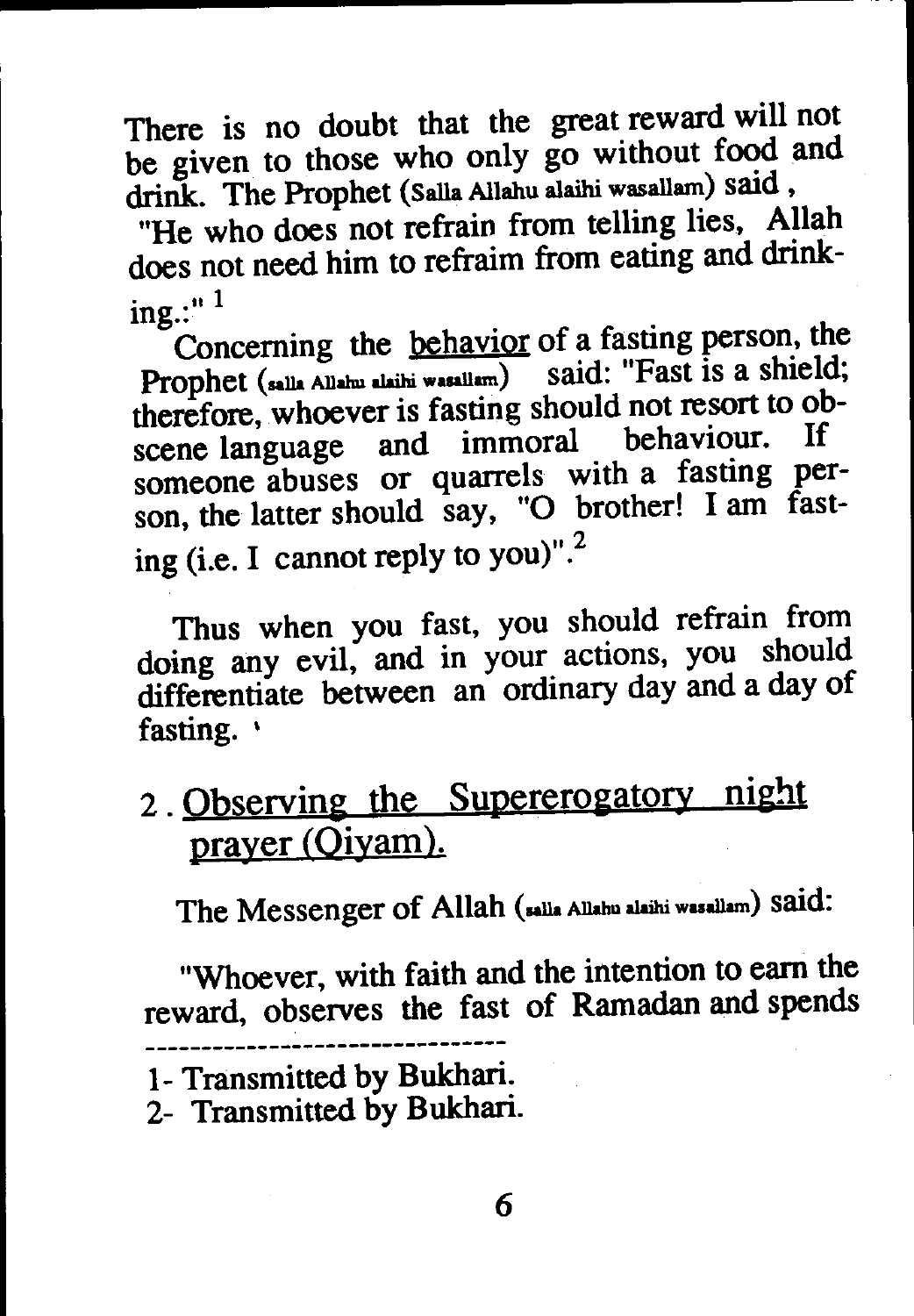some part of the night in remembrance of Allah, is forgiven for all the sins he has committed so far."  $<sup>1</sup>$ </sup>

The Prophet (salla Allahu alaihi wasallam) and his companions were in the habit of practising Qiyam at night. Aisha, (may Allah be pleased with her ), said:

"Do not miss the Qiyam, for the Prophet (salla Allahu alaihi wual1am) had never missed it. Even when he was sick or tired, he would pray at night in a sitting position."

Narrated by Alkama Ibn Qais, "I stayed overnight with Abdullah Ibn Mas'ud who prayed at night reciting the Qur'an till it was near to the end of the night; and then he ended with "Witr" (a single prostration).

Narrated by Al Sa'ib Ibn Zaid: The Imam used to read hundreds of Ayaat (verses of the Qur'an); thus we had to lean on sticks. They never left before it was nearly dawn.

I-Transmitted by Bukhari.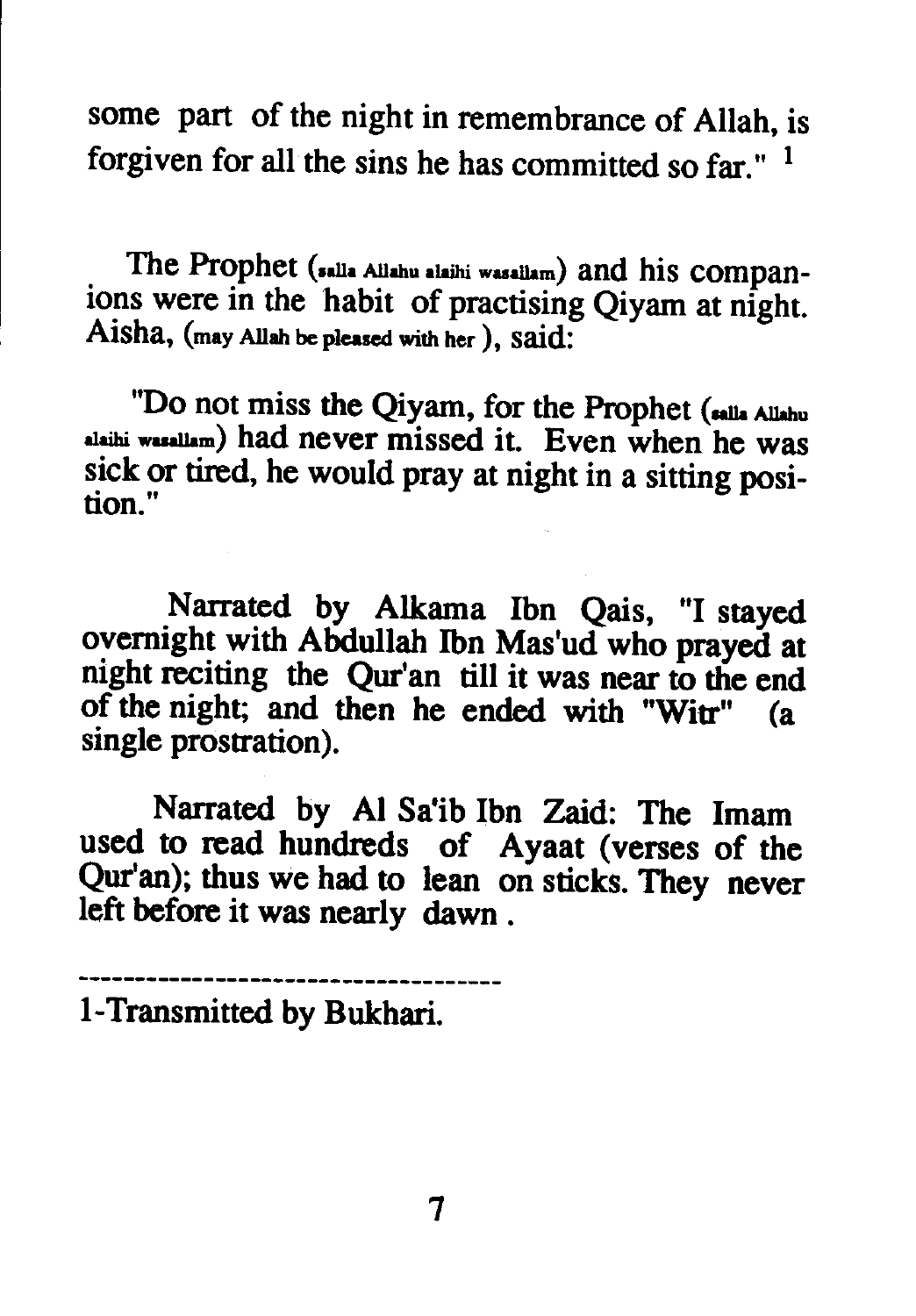Muslims have to perform "Taraweeh" prayers, (i.e. prayers, performed at night after Al- Isha in Ramadan) with the Imam. The Prophet (salla Allahu alaihi wasallam) Said:

"Whoever prays at night with his Imam till the latter leaves, will be rewarded as if he praye<sup>d</sup> the whole night."<sup>1</sup>

#### 3. Sadaga -Charity.

The Messenger of Allah (salla Allahu alaihi wasallam) was the most generous of all men, especially in Ramadan. He stated: "The best charity is that which is <sup>g</sup>iven away in Ramadan." <sup>2</sup>

Omar Ibn Al-Khattab (may Allah be pleased with him) said: "The Messenger of Allah (salla Allahu alaihi wasallam) ordered us to <sup>g</sup>ive in charity. It happened that <sup>I</sup> had some money then, and it came to my mind that this time <sup>I</sup> would outdo Abu Bakhar once, if ever. So I took half of my money to the Prophet who said:

l.Narrated by Ahl Al Sunan 2.Transmitted by Tirmithi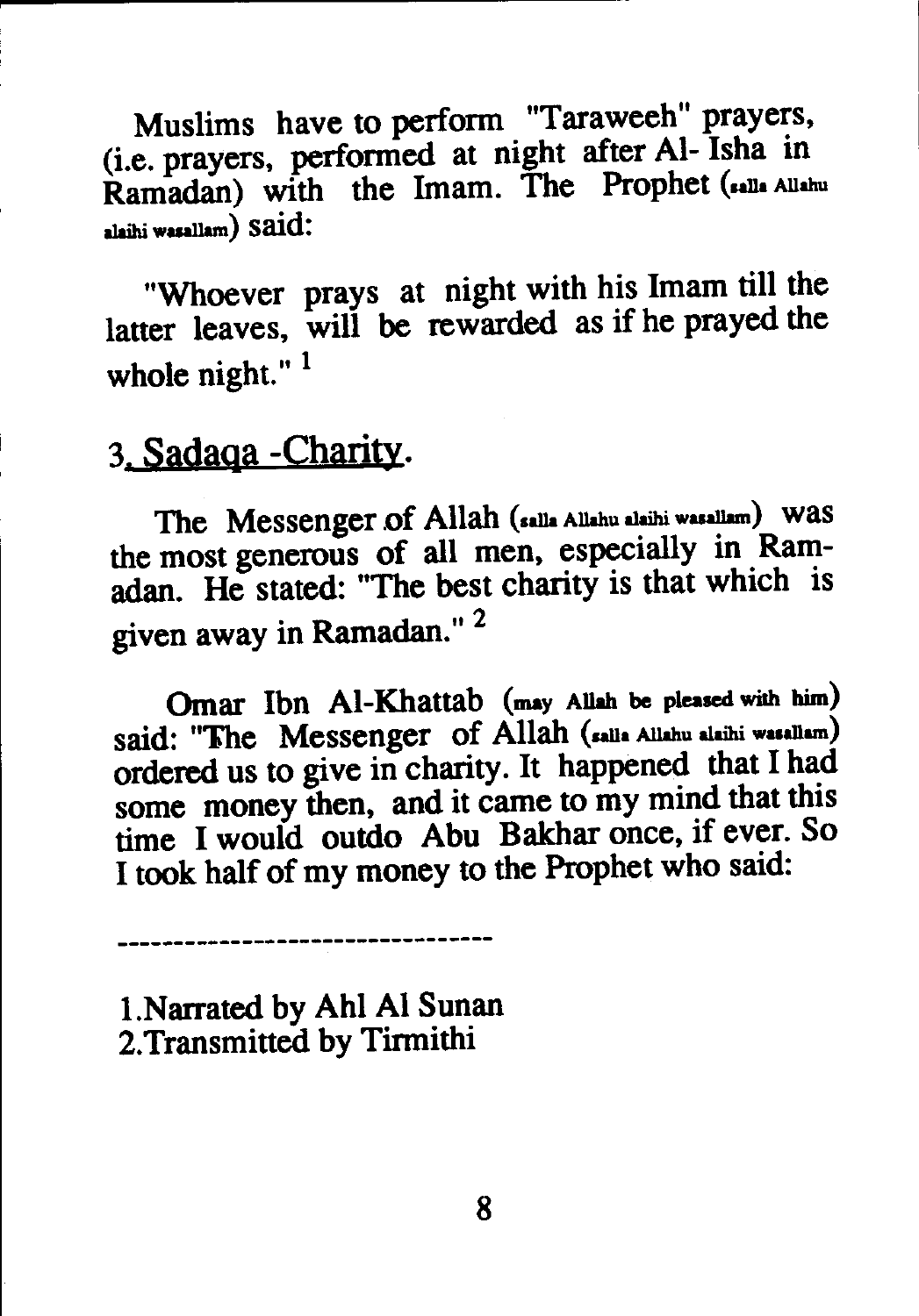"What have you kept for your family?' 'The same amount,' I said. When the Messenger (salla Allahu alaihi wasallam) asked Abu Bakr the same question, he answered: 'Allah and His Messenger' (meaning he had brought with him all the money he had)". Thus, I decided, said Omar, not to compete with Abu Bakr again at all."

As charity in Ramadan gets higher rewards compared to charity on other normal days, a Muslim should give as much of it as he/she can.

#### Following are some of the aspects of charity:

#### A) Providing Food

Allah, The Almighty, said:

"And they feed, for the love of Allah, the indigent, the orphan, and the captive, saying, 'We feed you for the sake of Allah alone. No reward do we desire from you, nor thanks. We only fear a Day of distressful wrath from the side of our Rubb.' But Allah will deliver them from the evil of that Day, and will shed over them a light of beauty and blissful joy. And because they were patient and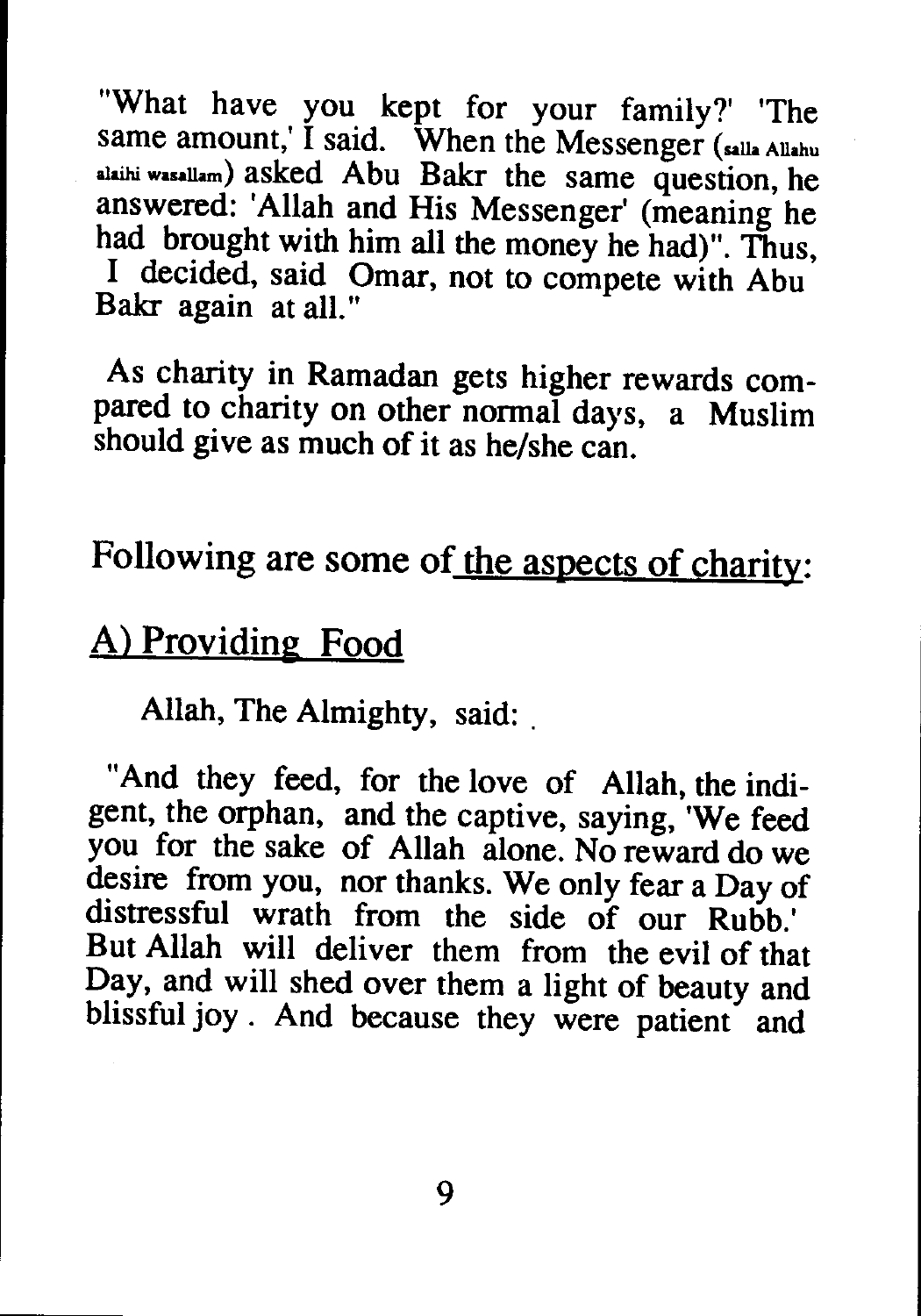constant, He will reward them with a garden and garments of silk."<sup>1</sup>

Our good Salaf were concerned with feeding either a hungry person or a righteous brother; for the person who is fed would not necessarily be poor. Allah's Apostle ( salla Allahu alaihi wasallam ) said:

"If a believer feeds a hungry believer, Allah will feed him on the fruit of Paradise; and whoever gives water to a thirsty believer, Allah will give him *Rahiq makhtoum." 2*

In Ramadan, Ibn Omar (may Allah be pleased with him) did not break his fast except in the company of orphans or the poor, and whenever he learned that his family had turned them away, he would break his fast that night with a heavy heart.

Some Salaf would serve food to their Muslim brothers and would attend to them while they themselves were still fasting. Feeding-a way of worship-develops cordiality and affection among the Muslim brothers, a feeling that would lead them to Paradise.

- 1- AI-Qur'an 76:8-12.
- 2- Transmitted by Tirmithi.

*Rahiq makhtoum* is a very delicious drink in Paradise.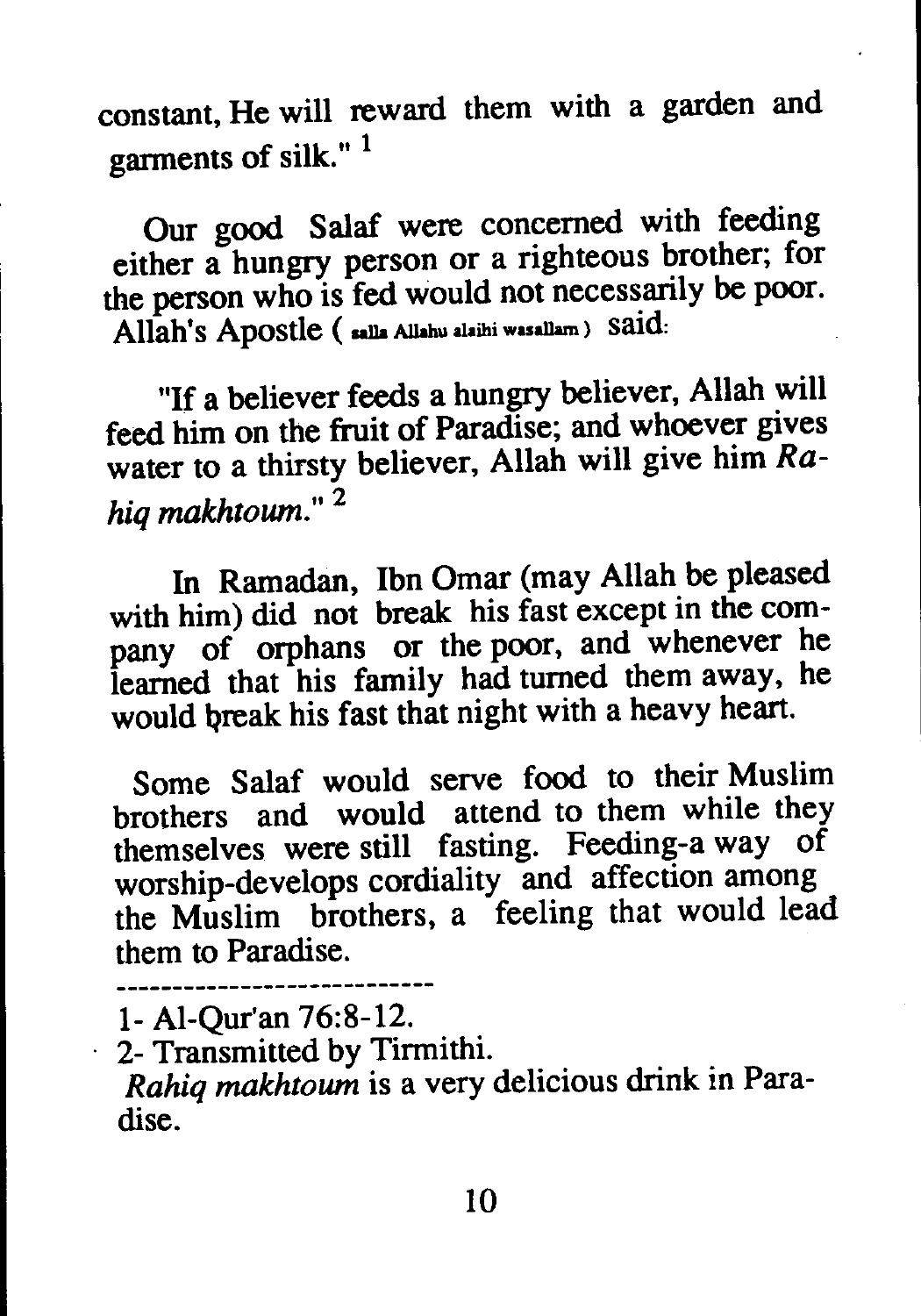As the Prophet (salla allahu alaihi wasallam) stated: You will never be admitted to Paradise till you believe (in Islam) and you will never be (considered as) believers till you love each other."

Moreover, Feeding would also provide opportunities to come in contact with pious people.

#### B. Providing breakfast for people who are fasting:

The Messenger of Allah (salla Allahu alaihi wasallam) said:

"Whoever provides breakfast for a fasting person, his reward will be equivalent to that of a person who is fasting without decreasing the reward of the latter." Then the people said: "O Apostle of Allah! But not all of us can find a fasting person who can break his fast with us." The apostle (salla Allahu alaihi wasallam) replied: "Allah grants this reward to whoever provides a fasting person with a sip of milk, a date, or a mouthful of water. Whoever provides a fasting person with something to drink, Allah will provide him with a mouthful from my basin after which he will never be thirsty, till he is admitted to Paradise." 2

1-Transmitted by Ahmad & Nisaa'i.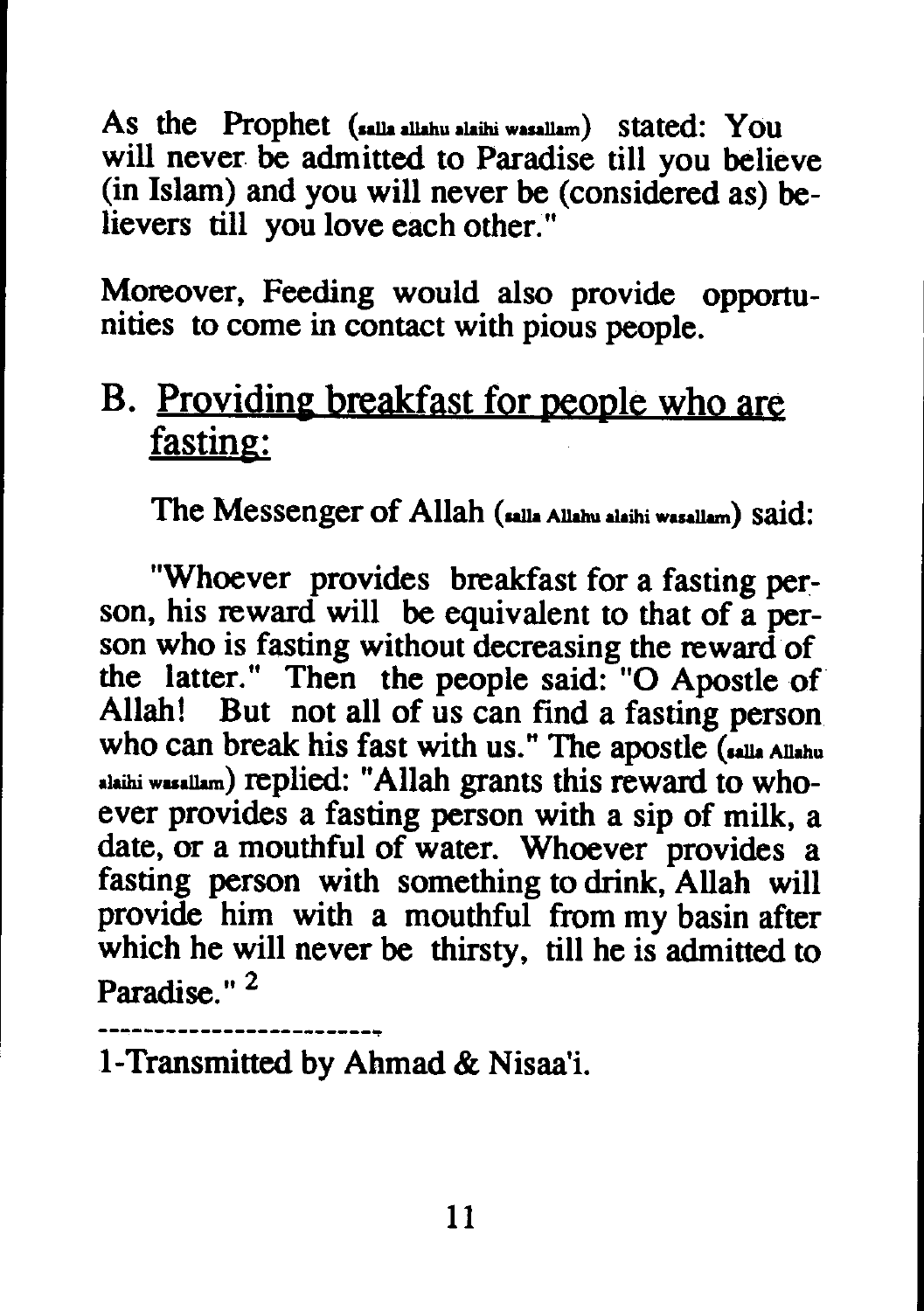#### 4. Perseverance in reciting the Holy Qur'an:

The good Salaf used to do the following:

A. Recite the Qur'an a lot.

B.They used to weep during their recitation or while listening to the Qur'an as a result of their reverence for the Almighty Allah.

C. As Ramadan is the month of the revelation of the Qur'an, the Muslims would recite a great deal of it. For Gabriel, the angel who conveyed the Qur'an to the Prophet (salla Allahu alaihi wasallam), used to teach the latter the Qur'an in Ramadan.

Uthman Ibn Affan (may Allah be pleased with him) used to finish reading the whole Qur'an in less than a week. Some Salaf used to finish reading the Qur'an within three, seven or ten nights, and they recited it during prayer or otherwise.

It is worthwhile to know that the most favourable period for reciting the Qur'an is during the month of Ramadan especially at the nights when people seek Laitatul Qadr (The night of Decree).

D. Abdullah Ibn Masoud reported, Allah's Apostle (salla Allahu alaihi wasallam) said to him, "read for me." So I said:' I read for you, and it has been revealed to you!'... The Prophet (salla Allahu alaihi wasallam),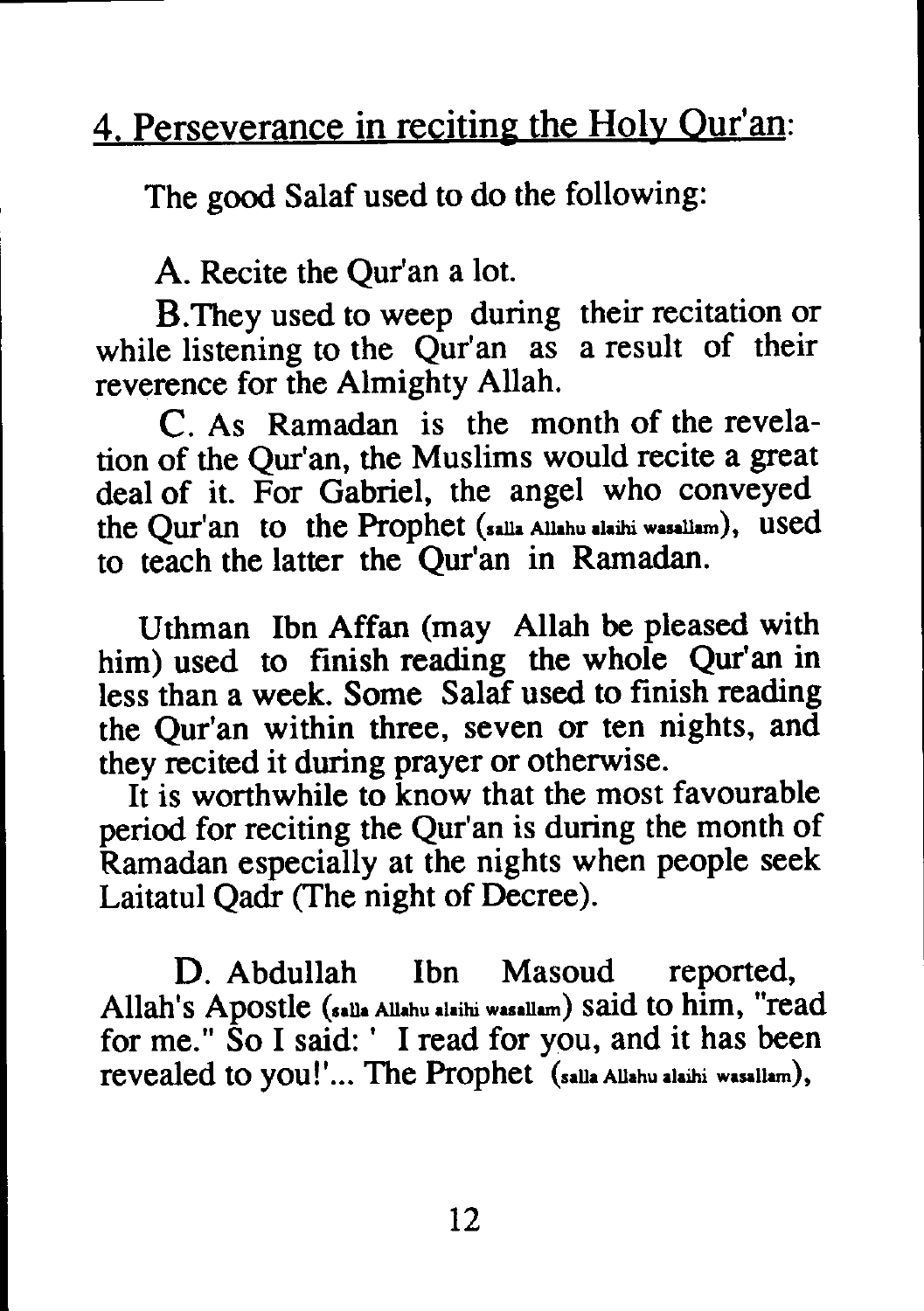replied, 'I would like to hear it recited by someone else'. So, Ibn Masoud recited the Sura of AI-Nissa (Women) till he reached the verse:

"How then if we brought from each people a witness, and we brought thee as a witness against these people." $<sup>1</sup>$ </sup>

With eyes filled with tears, the Apostle(\*\*1la Allahu alalahu alalahu alalahu alalahu 31 Said, "That's enough."

. Abu Huraira reported that when this verse was revealed, "Do you then wonder at this recital, and will ye laugh and not weep" <sup>2</sup>

The people of Suffa wept, and when the Apostle (salla AIlahu alaihi wuallam) heard of that, he wept; hence we also wept. Then the Prophet (salla AIlahu alaihi waaa1lam), said: "Whoever weeps for fear of Allah, will never be sent to Hell."

#### 5. Staying at the mosque till sunrise:

After AI-Fajr (dawn) prayer, the Apostle (sa11. AIlahu alaihi wasallam) used to stay at the mosque till sunrise.  $3$ 

```
1- AI-Qur'an 4: 41
```
- 2- AI-Qur'an: 53: 59-60
- 3- Transmitted by Muslim.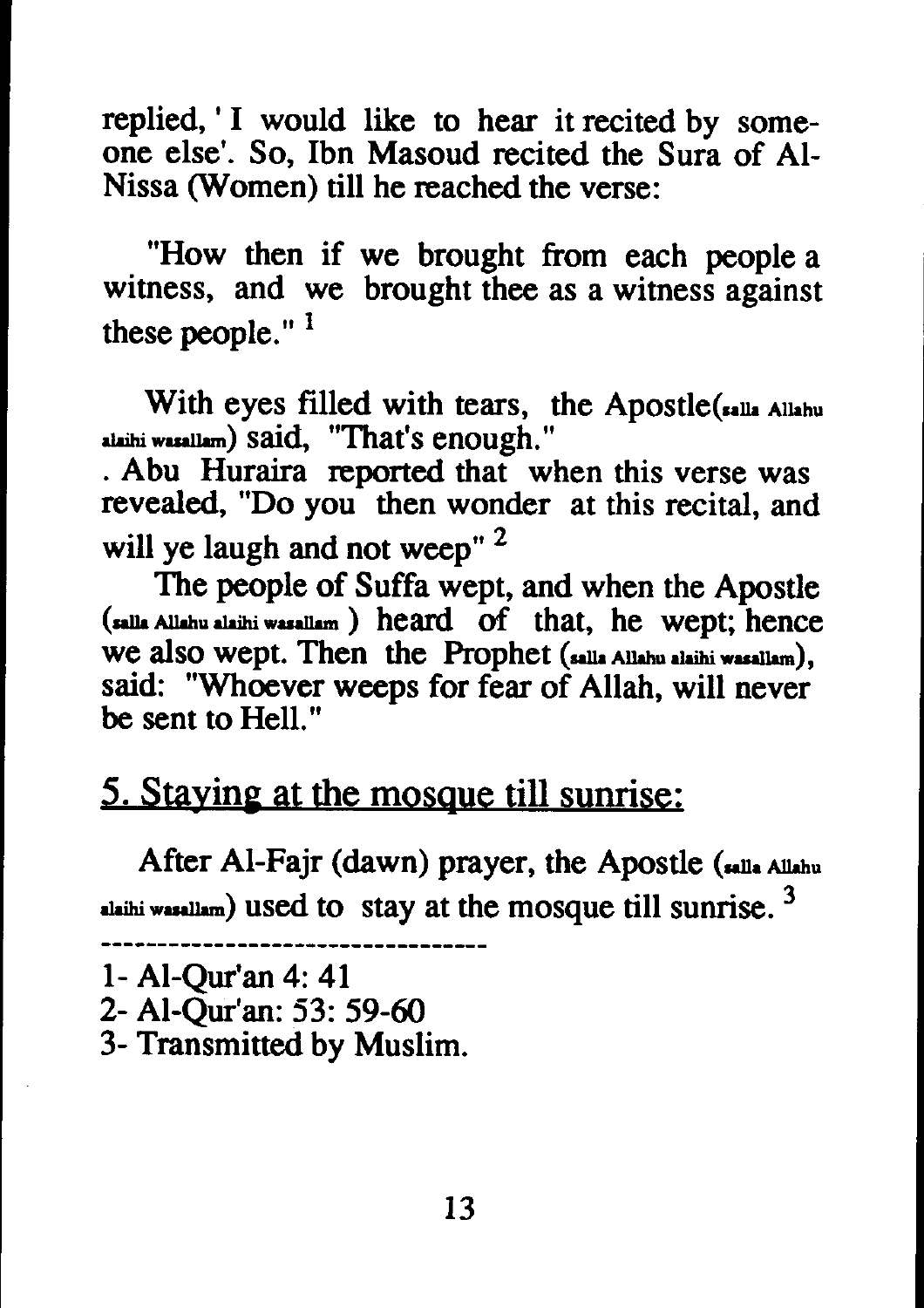Anas reported that the Prophet (salla Allahu alahi wasallam) stated, "Whoever offers AI-Fajr (Dawn) prayer in congregation, sits praising Allah till sunrise, and then prays two Rakaat, will get a reward which is equivalent to that of Hajj and Umra."<sup>1</sup>

This is the case every day, on days other than Ramadan, how about the days of Ramadan?

#### 6. I'tikaf:  $2$

The Prophet (ulla AIlahu aIahi waaaIlam), used to practise I'tikaf in the last ten days of the month of Ramadan. And in the year in which he passed away, he practised I'tikaf in the last twenty days of Ramdan. 3

I'tikaf is a way of worship that includes reciting the Holy Qur'an, additional prayers, praise of Allah, invocations, etc.

One might think that is difficult to practise, but the fact is that it is easy for a person who has a strong and true will.

<sup>1.</sup> Transmitted by Tirmithi

<sup>2.</sup> I'tikaf means to confine oneself in a Mosque for prayers and invocations, leaving the worldly jobs for a limited number of days. 3.Transmitted by Bukhari.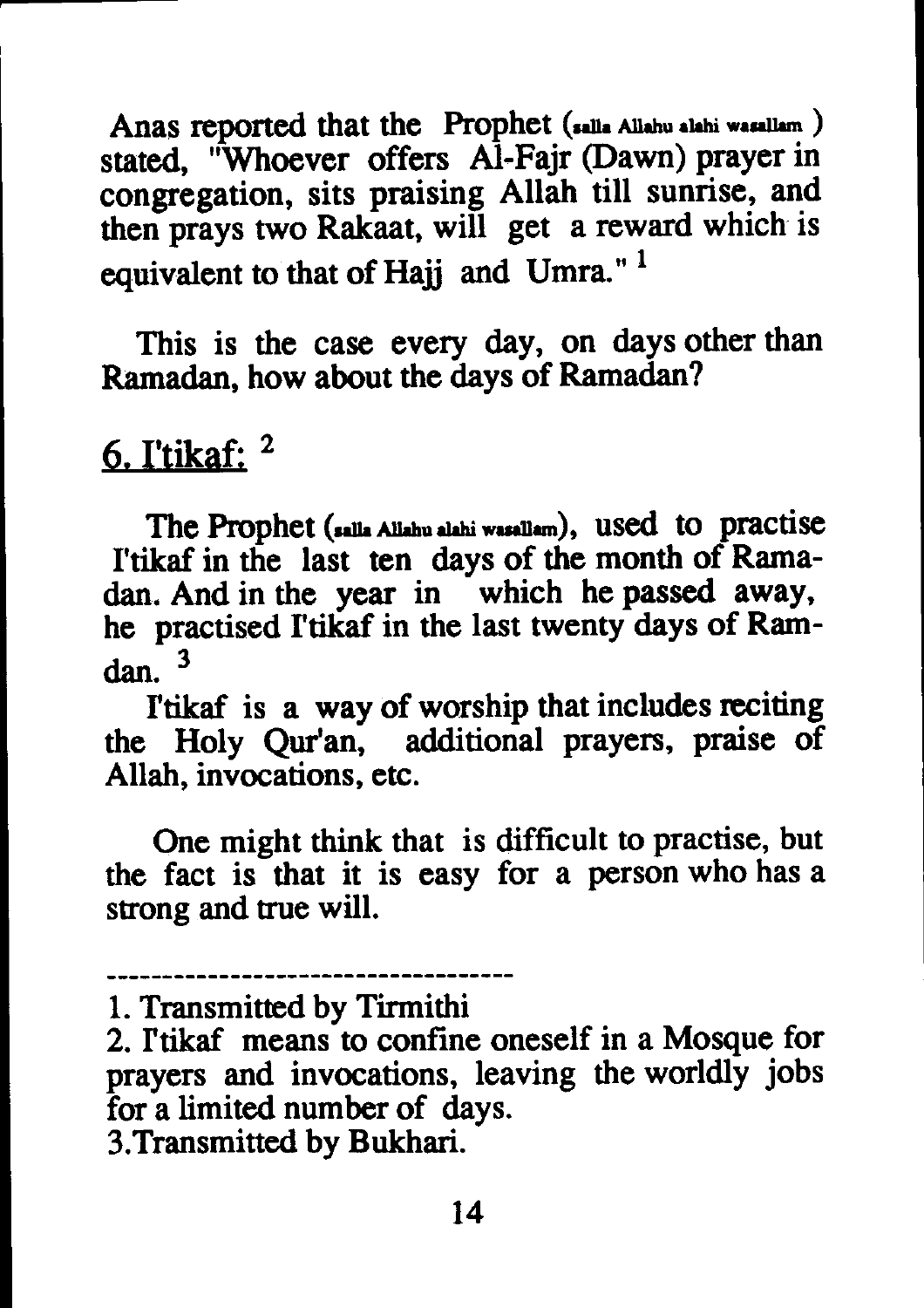A large number of Muslims practise I'tikaf in the last ten days of Ramadan, looking for the night of Qadr.

#### 7. Umra in Ramadan;

The Prophet  $(salla$  Allahu alaihi wasallam) stated, 'Performing Umra in Ramadan is equivalent to Haij (in reward), or to Hajj with me, (in another report).  $<sup>1</sup>$ </sup>

#### 8. Seeking for the night of Oadr (Decree):

Allah, The Almighty, said: "We have indeed revealed this Message (Qur'an), in the Night of Qadr. And what will explain to thee what the Night of Qadr is ? The Night of Qadr is better than a Thousand Months." 2

The Prophet (salla Allahu alaihi wasallam) said: "Whoever observes Qiyam  $3$  in the night of Qadr, (which is in Ramadan), with faith and intention to earn the reward, then all his previous sins are forgiven."<sup>4</sup>

2. Qur'an, 97:(1-2)

4. Transmitted by AI-Bukhari & Muslim.

<sup>1.</sup> Transmitted by AI-Bukhari & Muslim

<sup>3.</sup> Qiyam is the supererogatory prayer.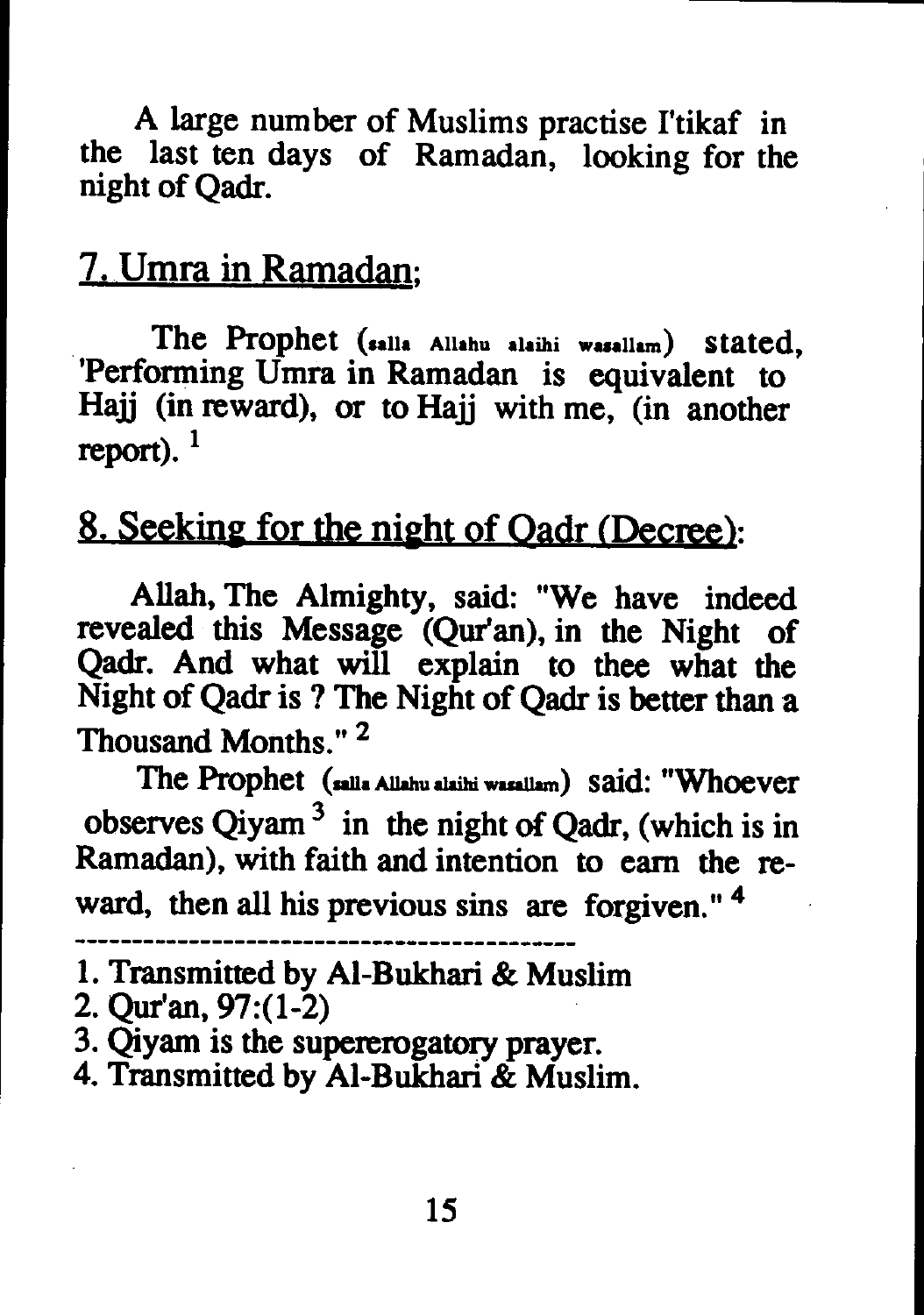Aisha narrated: Allah's Apostle (salla Allahu alaihi wuallam) said."Search for the Night of Qadr in the odd nights of the last ten nights of Ramadan.<sup>1</sup>

Aisha also related: I said. "0 Messenger of Allah! What supplication should I recite if I find the night of Qadr?" He said. "Recite: 0 Allah! You are oft forgiving. You like forgiveness. Forgive me as well." 2

9. Increasing one's praise of Allah. prayers. and asking Allah's Forgiveness.

The days and nights of Ramadan are blessed; therefore. you should avail yourself of Allah's blessings by intensifying your prayers especially at the times of their acceptance (by Allah).

Some of these invaluable times are:

A. During Ramadan. invocations of those who are fasting are accepted. Our Rubb descends to the lowest heaven every night during the last third of the night and says : Is there anyone in need to be given what he needs ? Is there anyone who asks for forgiveness so that I may forgive him ?"

l.Transmitted by AI-Bukhari

2. Transmitted by Tirmithi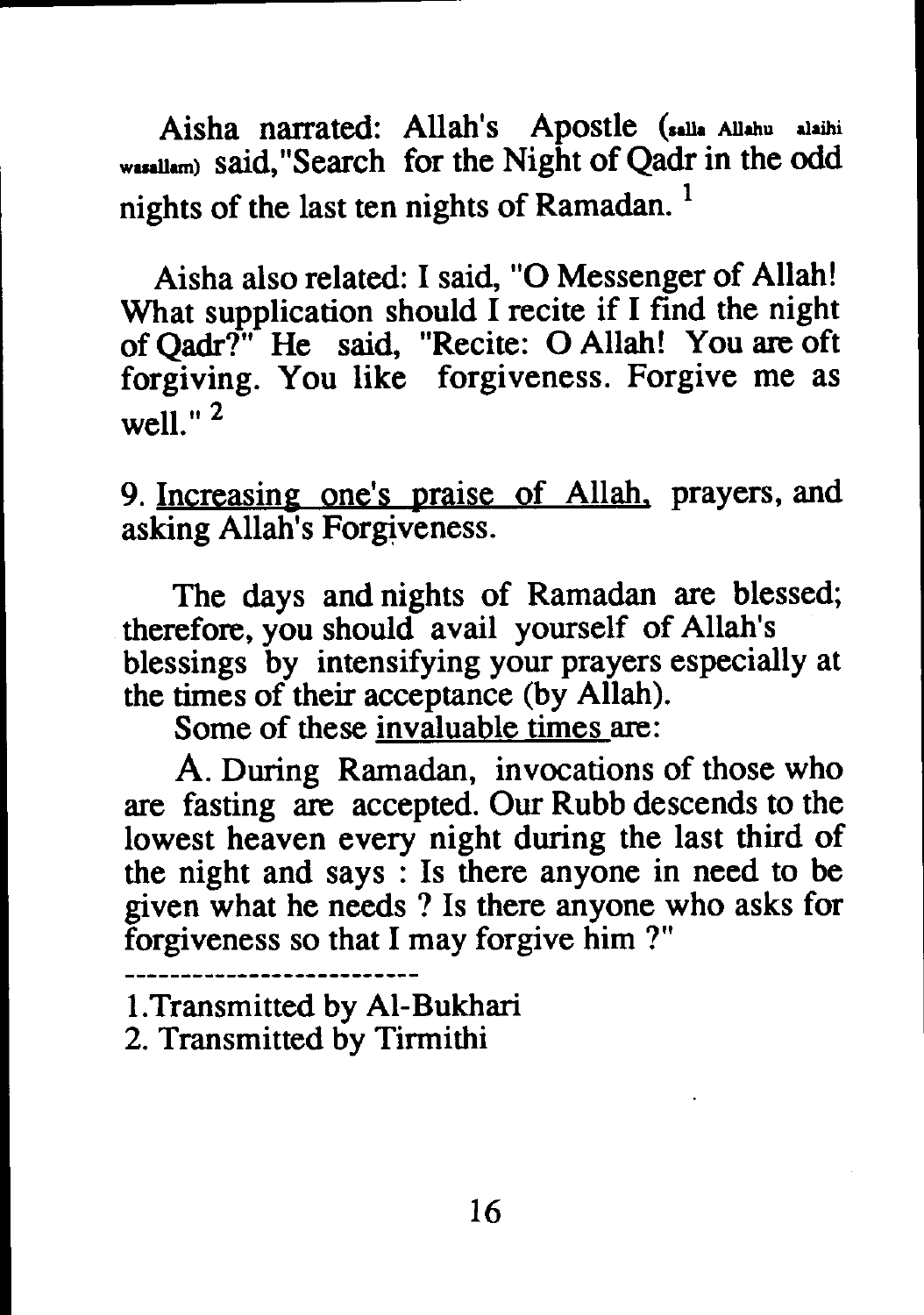B. The period of time preceding Fajr can be well exploited by asking Allah for Forgiveness.

C. At a certain time on Friday, which could be the last hour of that day, invocations are also accepted.

Lastly, I would like to draw your attention, dear brothers, to something of great importance, and that is the sincerity of one's intention. For many a fasting person would get no reward for his fasting if it lacks sincerity and devotion. That is why the Prophet (salla Allahu alaihi wasallam) always stressed this point by saying: "'with faith and the intention to earn the reward. "

Allah, the Almighty, says:

"Say: I' am but a man like yourselves, (but) the inspiration has come to me, that your God is one God: whoever expects to meet his Rubb, let him work in righteousness, and in the worship of his Rubb, admit no one as partner."  $1$ 

Allah's Apostle (salla Allahu alaihi wasallam) also said, "what I fear most for you is minor shirk (a form of polytheism)." They said: "What is it?" He said: "It is hypocrisy. "

1- AI-Qur'an 18: 110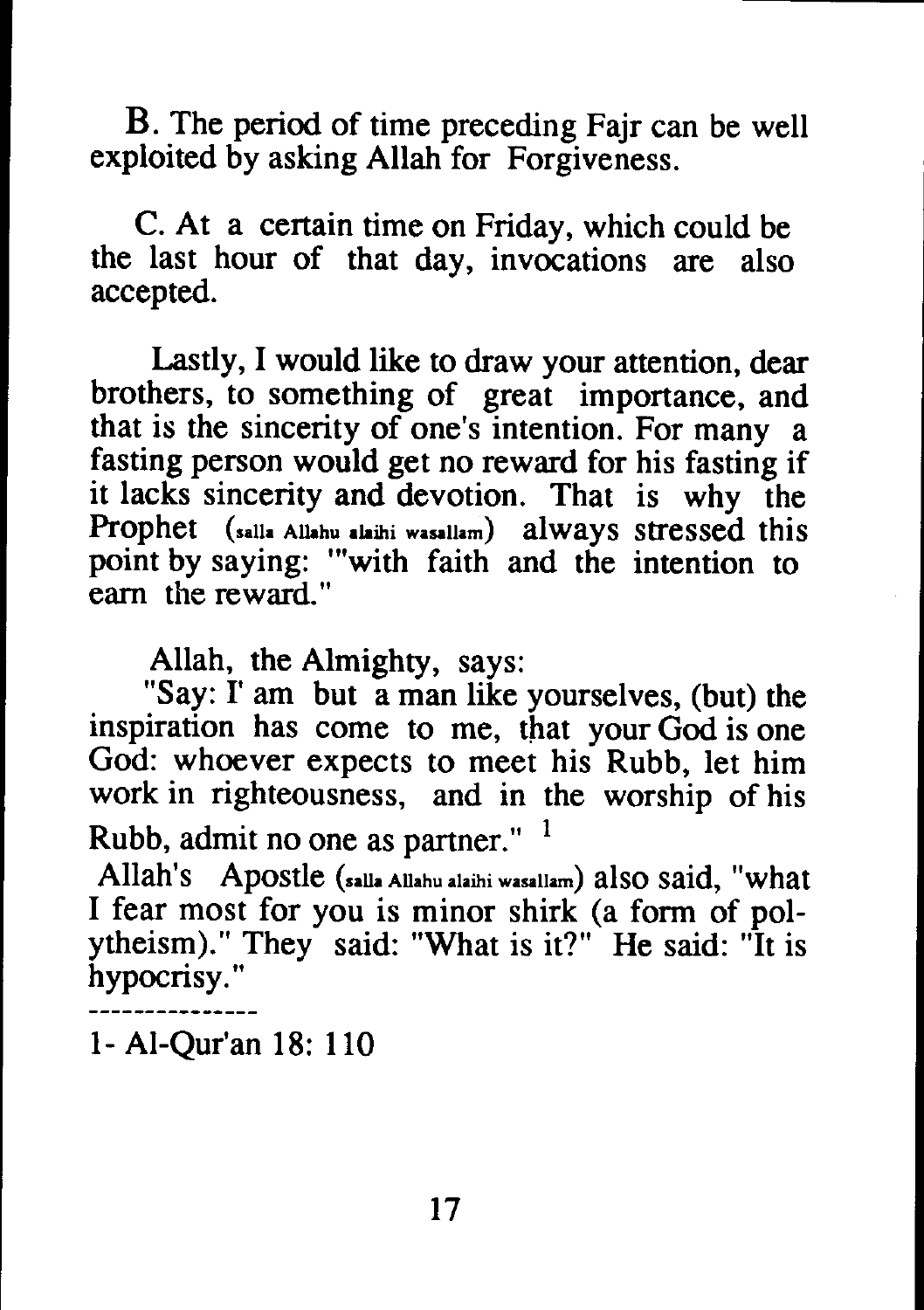#### FUN **IN** RAMADAN:

There is a dangerous tendency noticed es-<br>pecially in Ramadan, i.e. wasting one's time Ramadan, i.e. wasting one's time instead of spending it in Allah's worship, remembrance and obedience. In fact, it is the renunciation of Allah's worship and obedience which results in the deprivation of Allah's Mercy and Divine awards.

Thus, Allah said: "But whosoever turns away from My message verily for him is a life narrowed down, and We shall raise him up blind on the Day of Judgement.

He will say: '0 my Rubb, why have you raised me up blind, while I had sight (before)? Allah will say: ' Thus did you, when Our signs came unto you, you disregarded them, so wilt thou, this day, be disregarded.' And thus do We recompense him who transgresses beyond bounds and believes not the signs of his Rubb: and the punishment of the Hereafter is far more grievous and more lasting  $\cdot$ "<sup>1</sup>

Don't you feel sorry for the young Muslims who ramble in the streets or playgrounds during the auspicious nights of Ramadan? How many sins are

1- AI-Qur'an 20: 124-127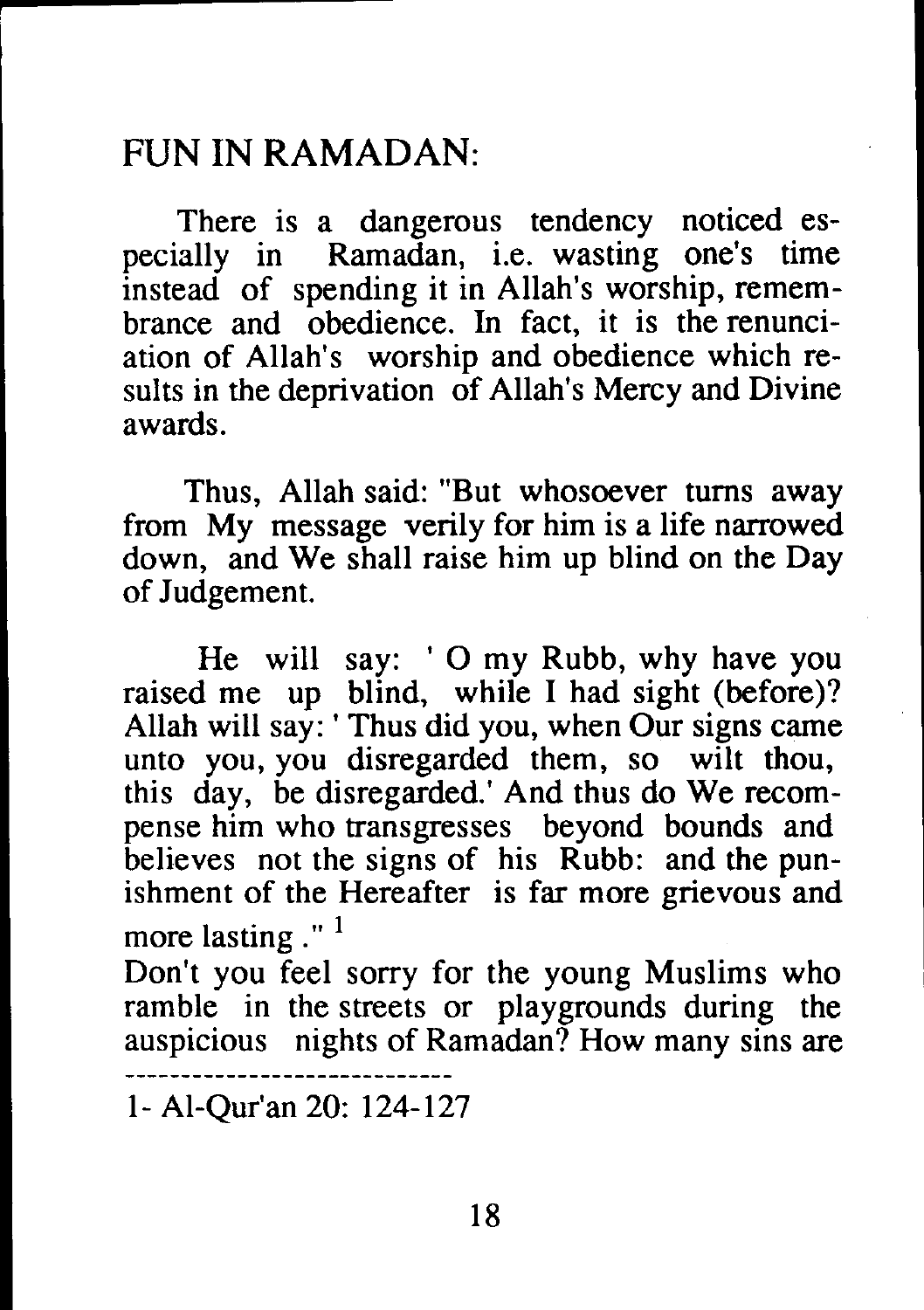committed openly on these blessed nights ?!

Yes, indeed, <sup>a</sup> true Muslim should <sup>p</sup>ity young Muslims who loiter the hours away in vain. No doubt, <sup>a</sup> way to gain happiness is to <sup>g</sup>ive advice (1) to Muslims who go astray and show them the right way. On the other hand, we should pray to Allah to help them follow His way so as to avoid spreading evil..

#### Some Rules of Fasting:

I-Fasting of Ramadan is an obligatory duty for every adult and sane Muslim. Fasting is not obligatory on the Kaafir (disbeliever) and so it is not accepted from him until he becomes <sup>a</sup> Muslim. Fasting is not due for the young until they reach puberty.

 $2$ - However, the young should be encouraged to fast if they can manage it without causing harm to themselves, so that they may grow up accustomed to it till they are of age to fast.

3- The insane or the unconscious do not have to fast. For this reason, very old people who are not mentally alert are not expected to fast and need not offer food in return for not having fasted.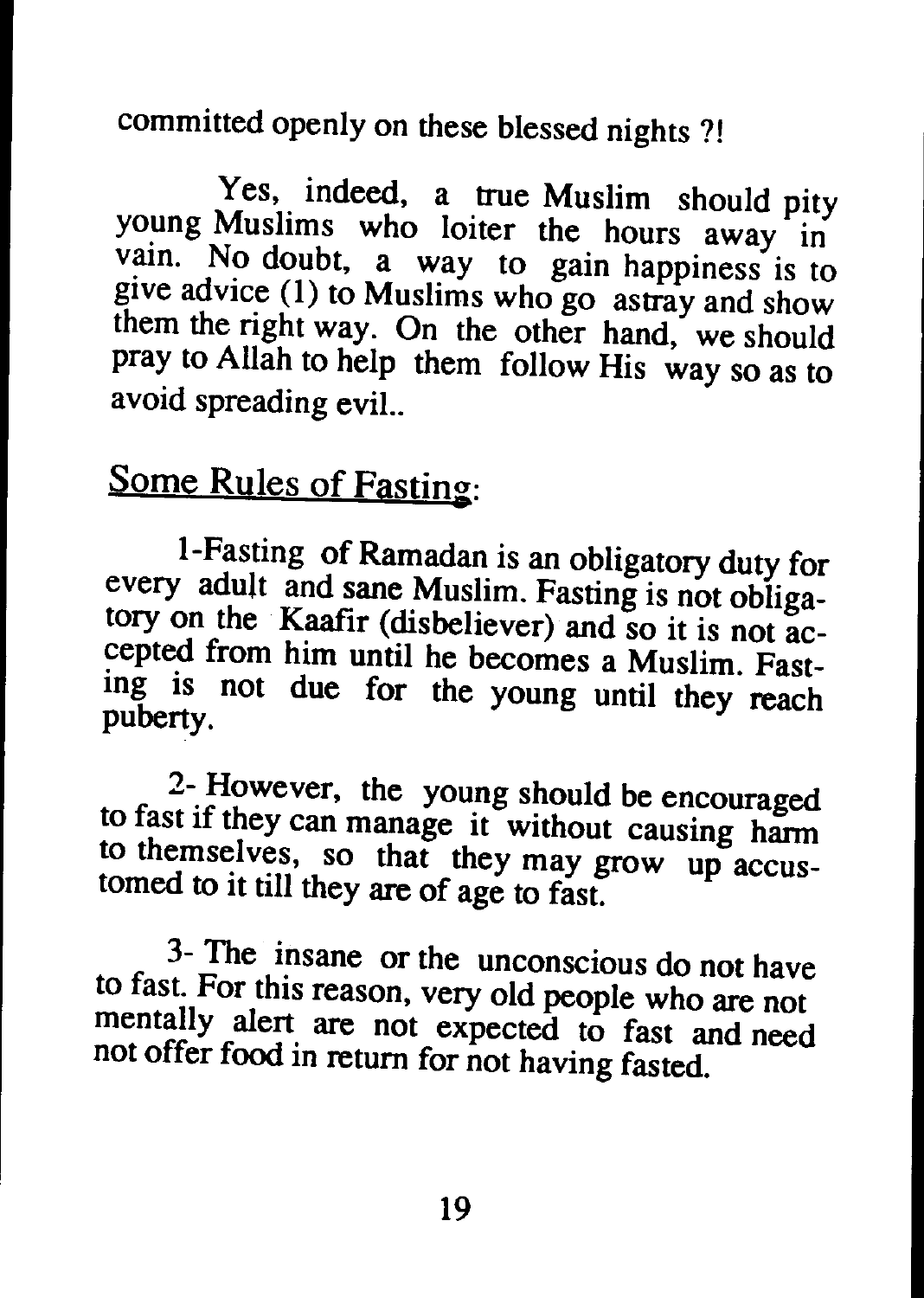Regarding the fasting of <sup>a</sup> sick or <sup>a</sup> travelling person, Allah says: "If any of you is ill, or on <sup>a</sup> journey, the prescribed number (shall be made up) from days later."<sup>1</sup>

There are two types of SICK PEOPLE: the first type is that of <sup>a</sup> chronically sick person whose illness is <sup>a</sup> lasting one and who is not expected to recover. In this case, he does not have to fast because he cannot endure fasting at any time. He should, however, offer food to a poor person for every day of fasting he misses. In this respect, he can either call a-number of poor persons equa<sup>l</sup> to the number of days he missed and then offer them dinner or lunch as Annas Ibn Malik used to do when he grew older. Or he can distribute food among a number of poor persons equal to the number of days he missed. Every poor person should be given a quarter of the "Prophet's sa"a"

1-AI-Qur'an, 1: 184.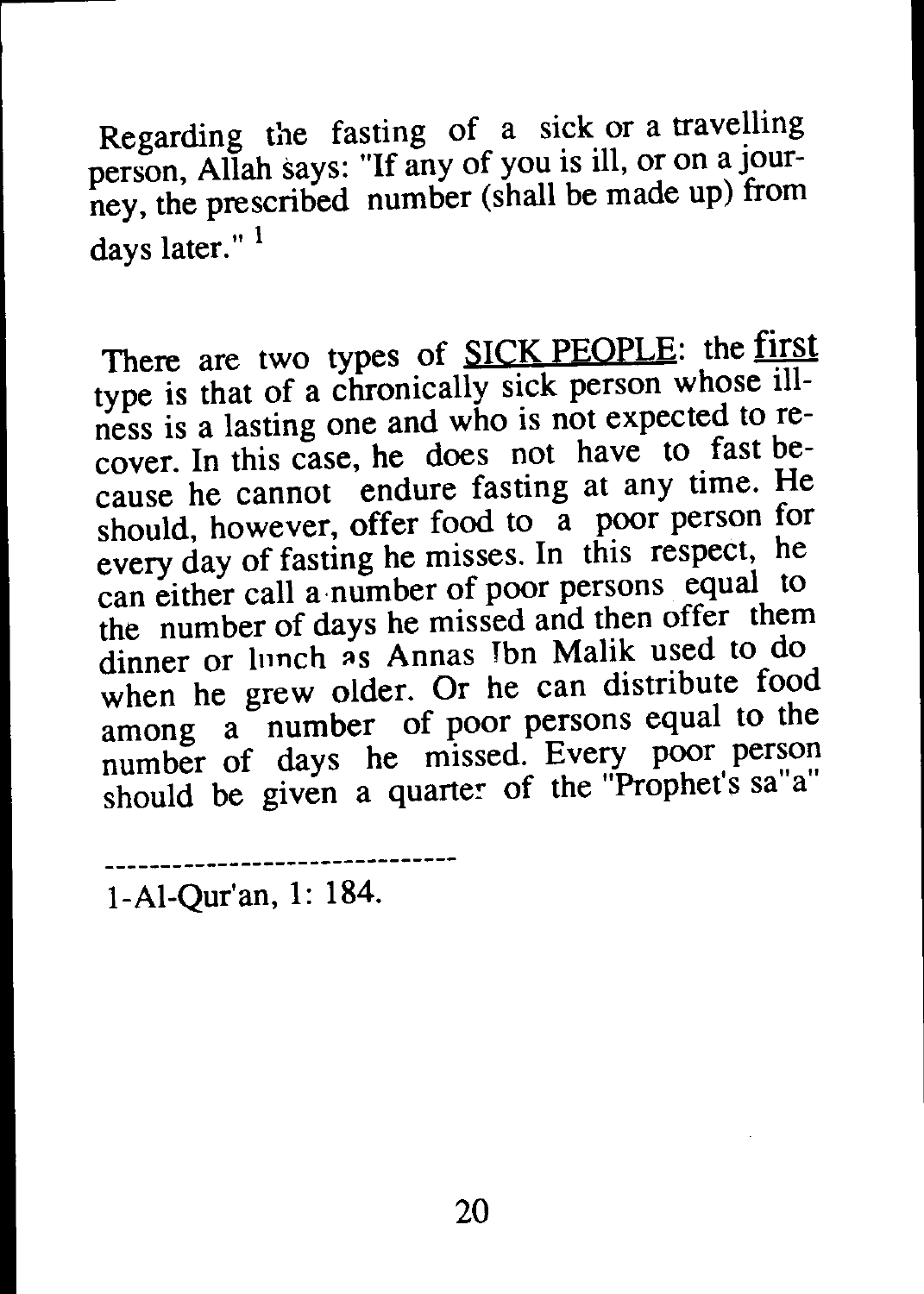(which is a quantity of food equal to 3 Kilograms approximately) of good wheat. It is preferable that to this quantity he adds the necessary quantity of meat or oil needed for cooking.

Likewise, the old person who is incapable of fasting should offer food to <sup>a</sup> poor person for every day he does not fast.

The second type of sick people is the person who is temporarily ill (e.g. a feverish person) and in this case there are three categories:

(a) A person who does not find fasting hard or harmful, in which case, he should fast as he has no excuse.

(b)A person who finds fasting hard but not harmful.

In this case, fasting is not recommended for him, because it is better that he makes use of Allah's permisssion or concession (rukhsah) since fasting would be painful to him.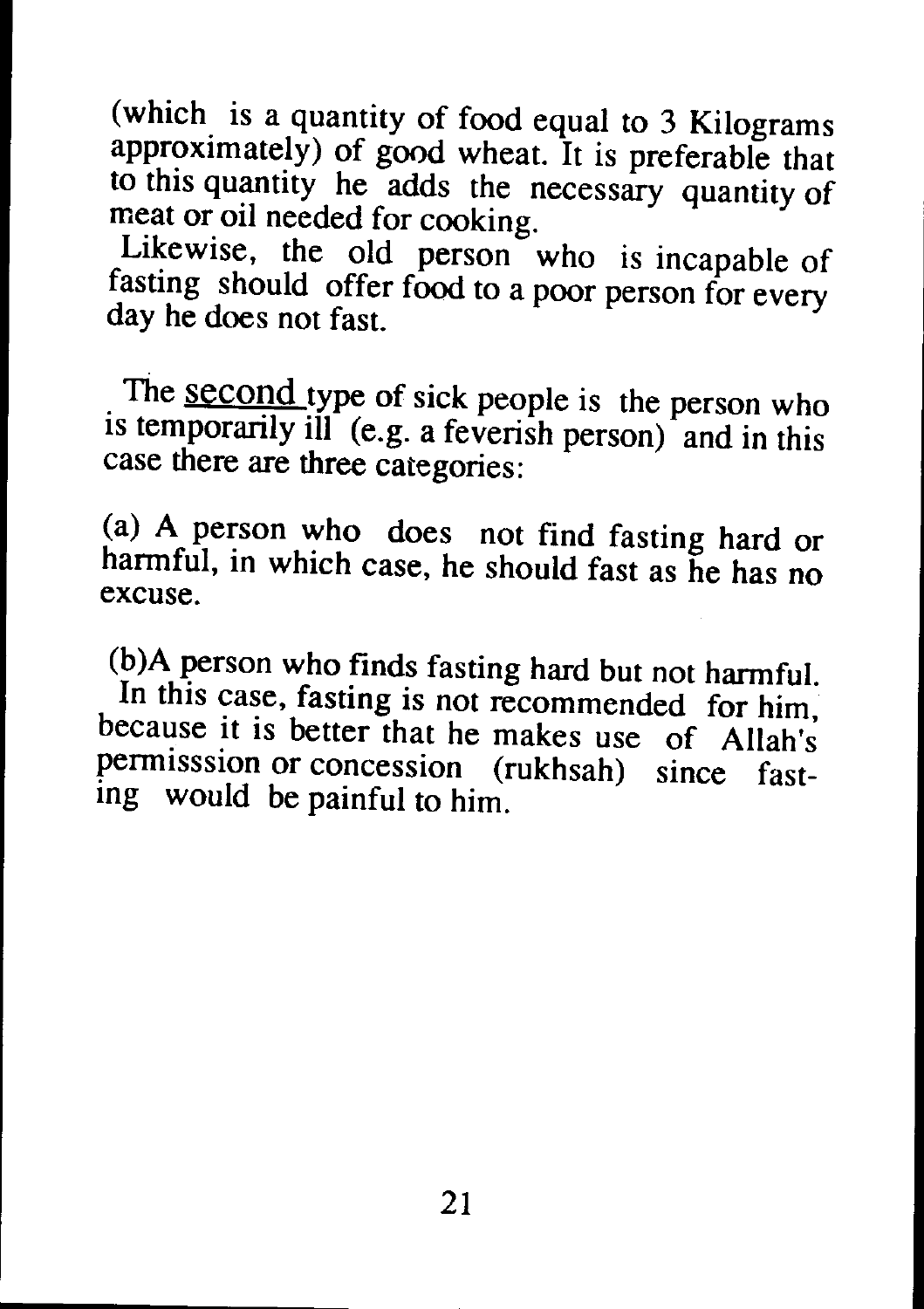(c) <sup>A</sup> person who would be harmed by fasting, inwhich case, fasting is Haram (prohibited) because Allah said:

"Nor kill (or destroy) yourselves, for Allah hath been to you most Merciful" said: " And make not your own hands contribute to your destruction;  $<sup>1</sup>$ </sup>

and

" No harm (to yourselves) nor harming (others)." <sup>2</sup>

The harm of fasting to a sick person can be ascertained by the sick person himself or by <sup>a</sup> trusted doctor. So, if <sup>a</sup> person in this category breaks his fast, he must fast for the number of days that he misses, once he recovers. But if he dies before recovery, then the obligation falls away since he was expected to make up for the missed days on later days which he did not live to see.

1- AI-Qur'an.

2- Reported by Ibn Majah and Hakim.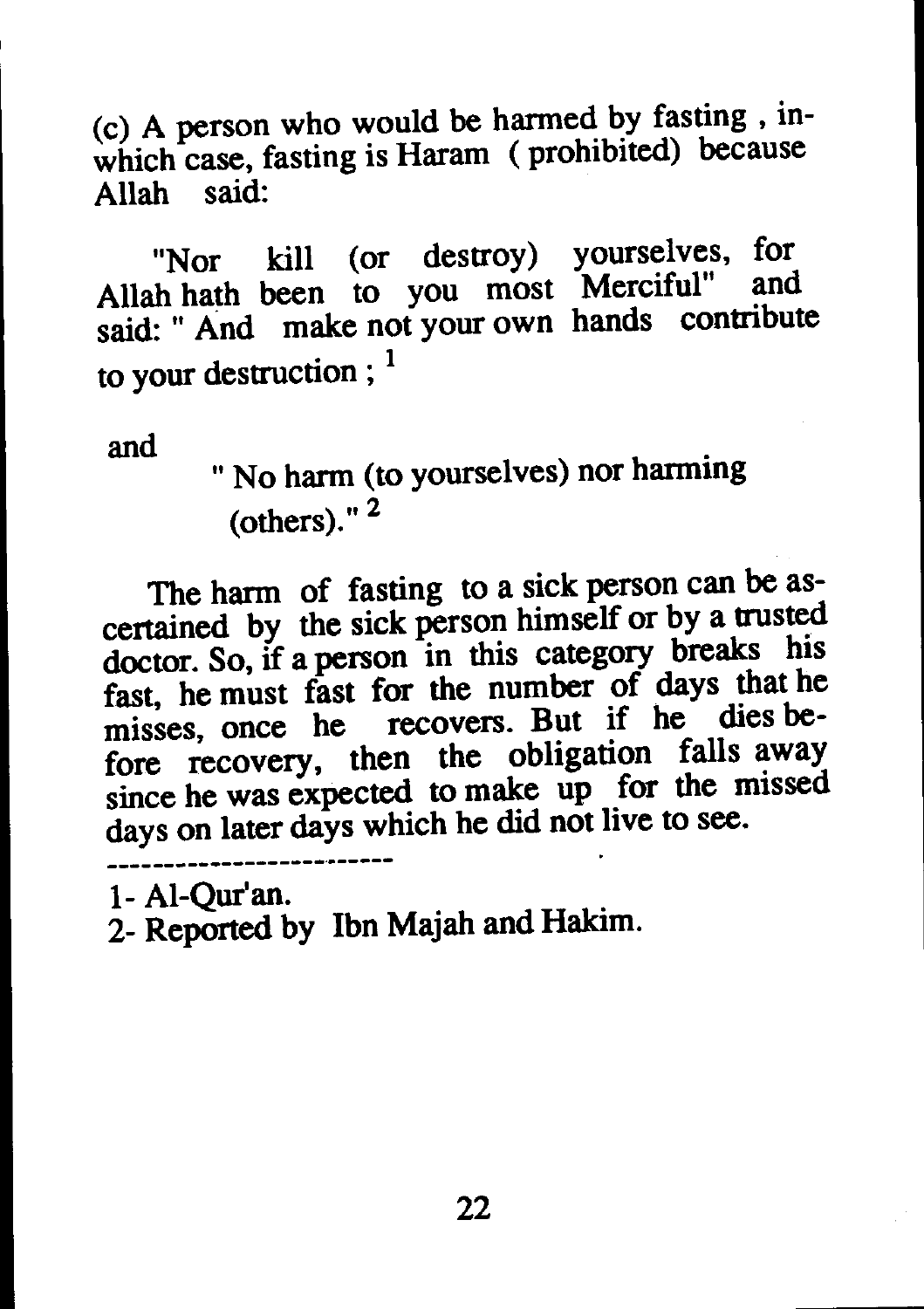(d) As for TRAVELLERS, there are two types:

1) One who tries to avoid fasting by his travel. Of course such a person is not exempted from fasting since deception to avoid an obligatory duty of Allah does not eliminate it.

2) As for the second type (the  $true$  traveller). there are three groups:

a. The traveller who suffers extreme hardship. In such <sup>a</sup> case, fasting is Haraam. As Prophet Muhammad (salla Allahu alaihi wasallam) was fasting during the "conquest of Makkah," he learnt that some peo<sup>p</sup>le with him were doing exactly the same; he drank <sup>a</sup> cup of water after the Asr prayer as people were looking at him. He was then told that some people were still fasting, so he said: "Those are the disobedient, those are the disobedient!"

b. This type of traveller finds fasting hard but not excessively so. It is preferable that such <sup>a</sup> traveller should not fast because he would, by fasting, be rejecting Allah's concession and would also be bringing hardship and suffering to himself.

1- Narrated by Muslim.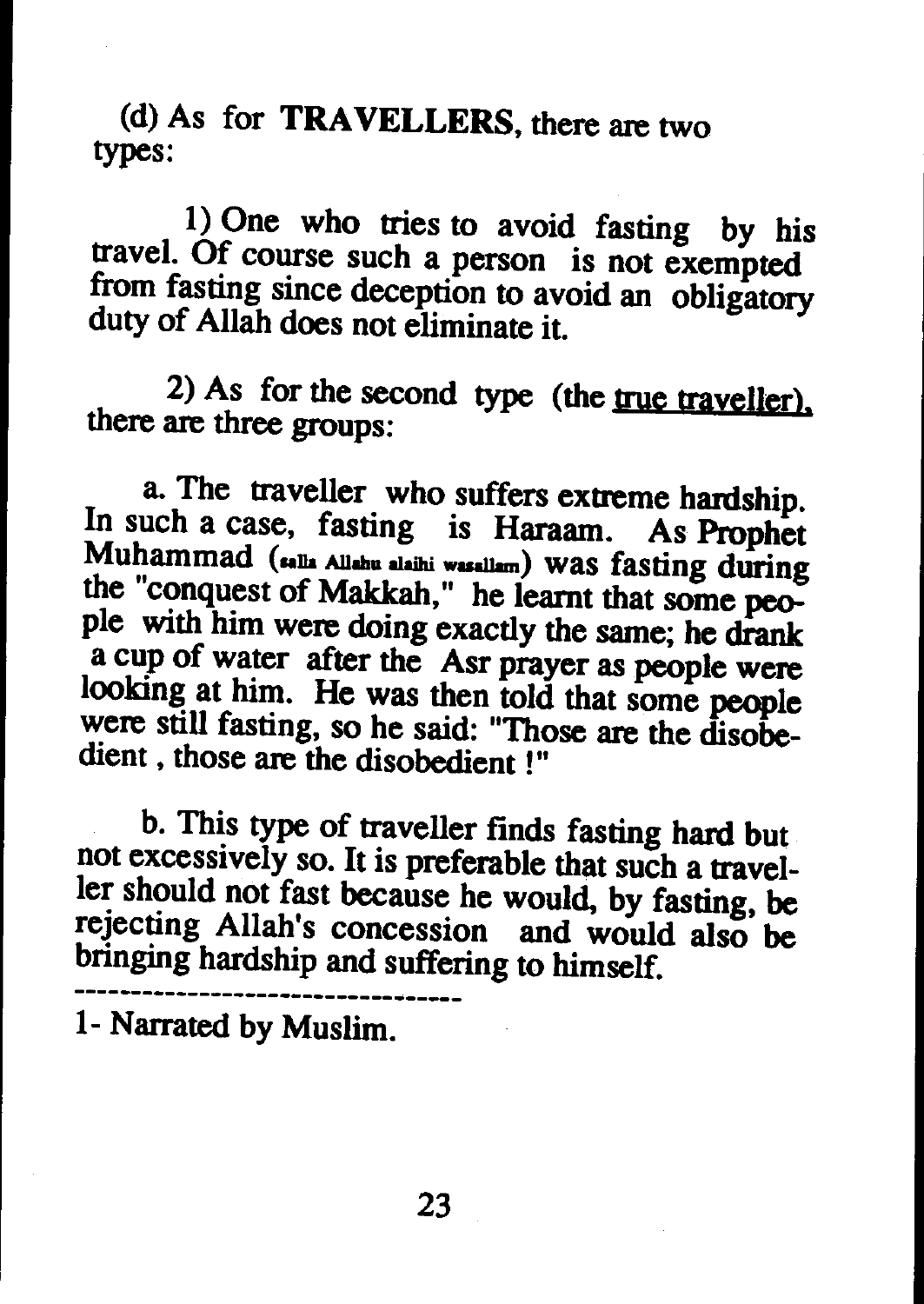c. Here the traveller does not find fasting hard. Such <sup>a</sup> traveller should do whichever is easier for him (i.e. he chooses between fasting and not fasting) because "Allah wants to facilitate things for you. He does not want to put you into difficulties."<sup>1</sup>

The traveller is considered to be on <sup>a</sup> journey from the moment he leaves his town until he returns to it, even if he stays in the town of destination for <sup>a</sup> long period of time, as long as he intends not to stay there after he finishes the purpose for which he travelled.

In this case, he makes use of the concessions allowable for the traveller even if this stay extends for <sup>a</sup> long time, because no specification upon the period of time involved in the journey was reported by Prophet Muhammad (salla Allahu alaihi wasallam) . The basic stipulation is that the rules pertaining to the journey undertaken by <sup>a</sup> fasting person remain valid until there is evidence that such <sup>a</sup> journey has been terminated or that the rules relating to it do not apply any longer.

1. Transmitted by Muslim.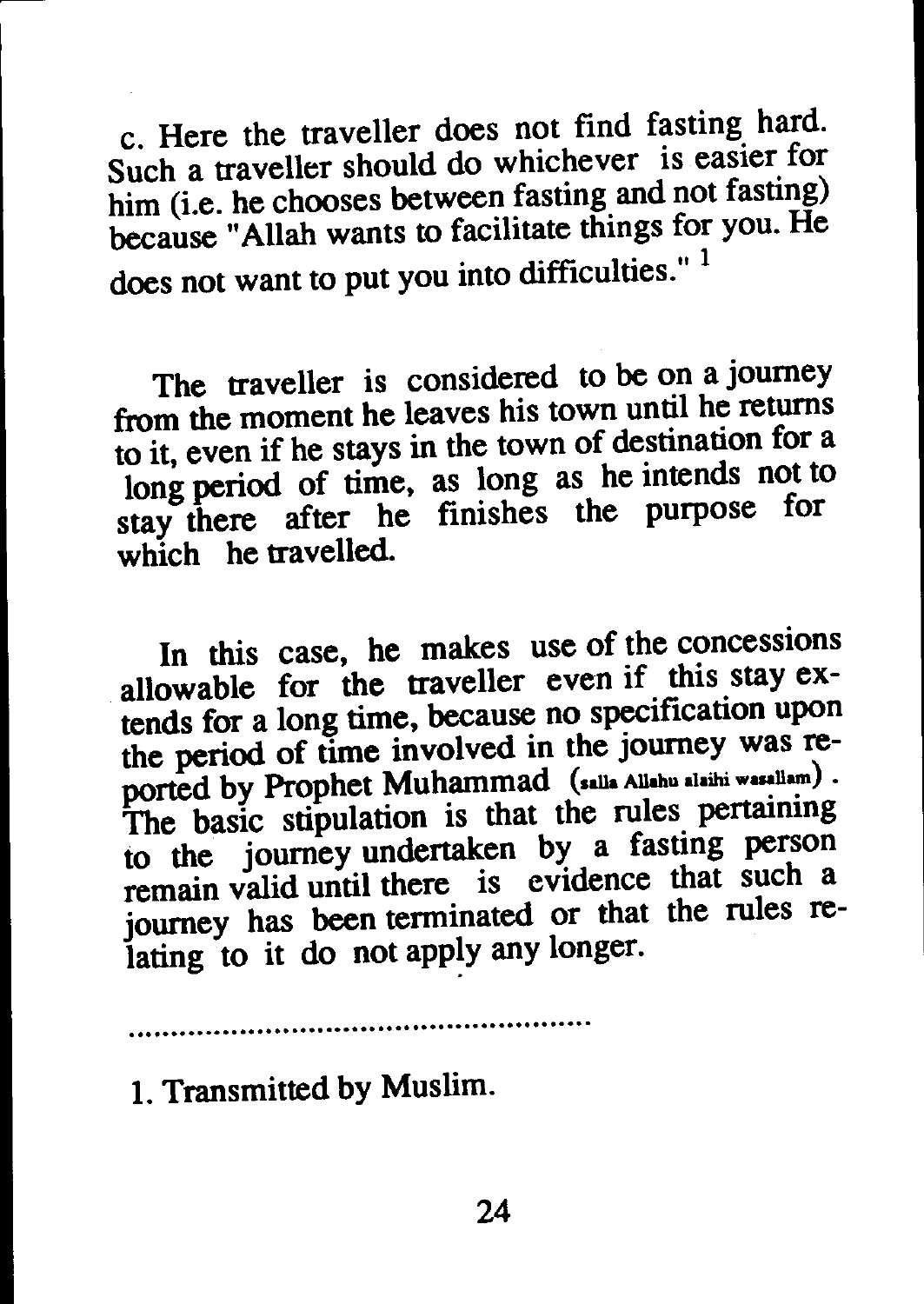There is no distinction between journeys (with attached concessions), which are incidental; such as those for Hajj or Umra or visiting a relative or for<br>trade etc., and those continuous journeys such as<br>those made by taxi or truck drivers. Such drivers are<br>considered travellers from the moment they leave<br>their own town. allowable to other travellers such as shortening of the four Rakaa prayer, the combining of two prayers together when necessary (one immediately after the other, such as Dhuhr and Asr, or Maghrib and Isha .)

No fasting is preferred for such people if it is the easiest option, and they make up for it by fasting in other months. This is the case because such drivers belong to a specific town, and once they are in their own towns, they are considered as residents and the rules applying to residents are applicable to them. When they are on journeys, then they are considered travellers, and the rules applying to travellers are then applicable to them.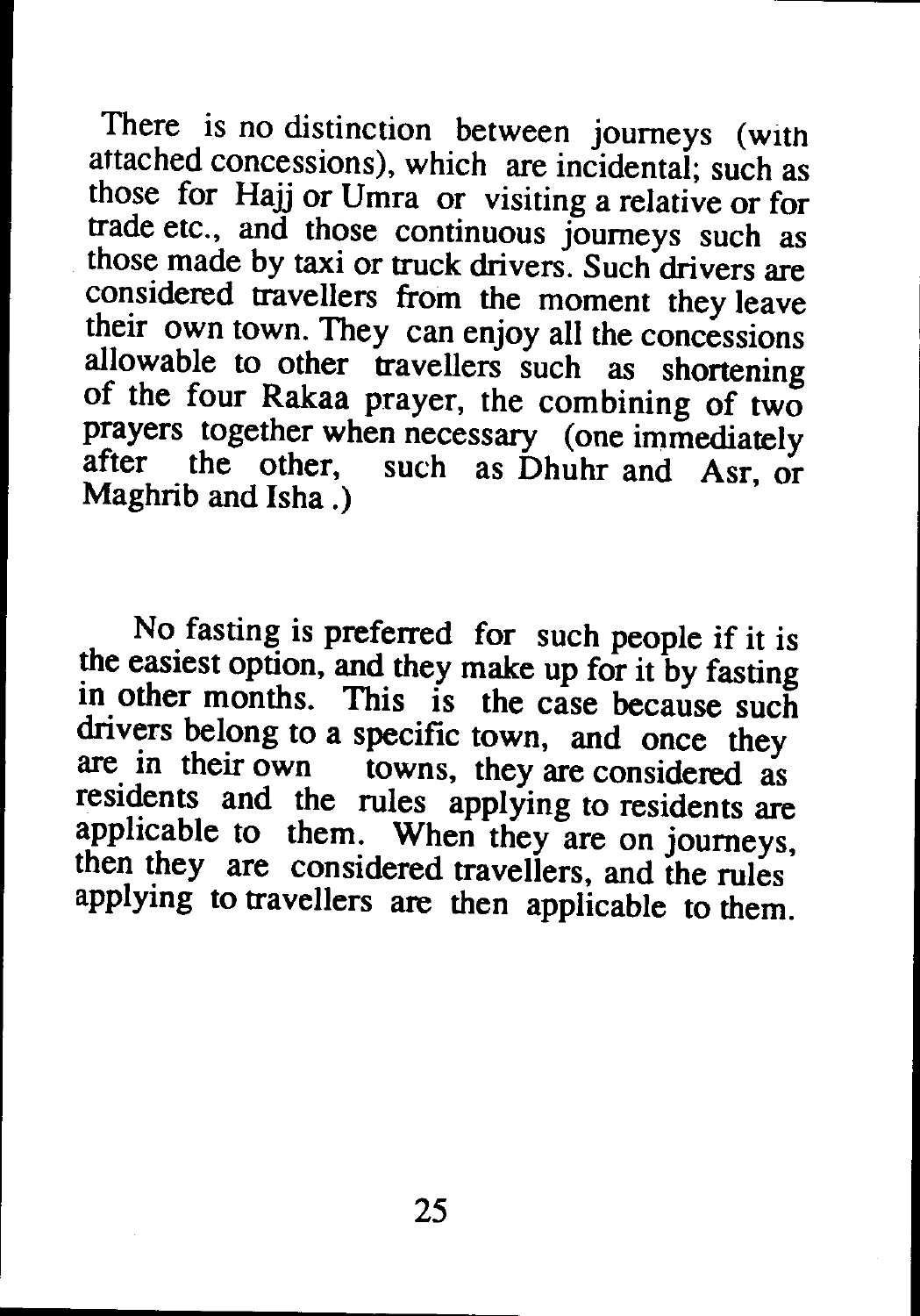### THINGS THAT NULLIFY FASTING

There are seven things which nullify the fast:

1. Sexual intercourse with one's spouse. When a fasting person has intercourse, his fast is invalidated. If he has this intercourse during the daytime of Ramadan, then Kaffarah (atonement) will be imposed on him. In such <sup>a</sup> case, Kaffarah is one of the following things respectively: first the freeing of <sup>a</sup> slave; if that is not possible, then he should fast two months consecutively. If he fails to do this, then he should feed sixty poor people.

But if the fasting person is not one of those who must fast (e.g. <sup>a</sup> traveller) and he has intercourse, then Qadhaa (meaning fasting at <sup>a</sup> later period), is required and no atonement is applicable to him.

2. Ejaculation of semen as <sup>a</sup> result of touching, kissing or hugging one's spouse. Kissing without ejaculation does not break the fast.

3. The intake of any kind of food or drink whethere beneficial or even harmful.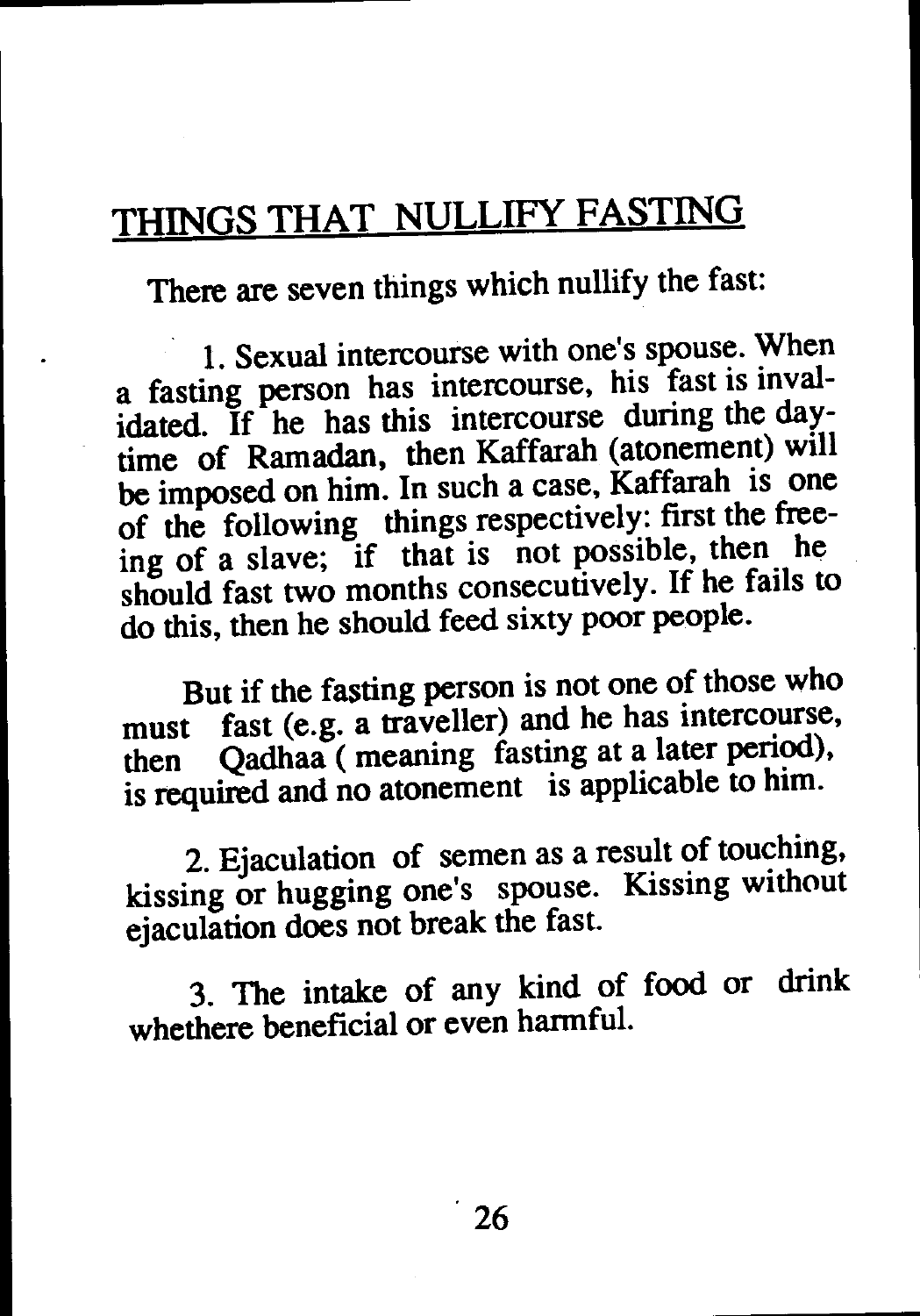It is prohibited for the fasting person to inhale fumes of frankincense in a way that reaches the stomach or to smoke cigarattes. Yet, using and smelling of perfumes is allowed.

4. Everything which is considered as a kind of eating or drinking may nullify fasting. For example, any dietary injection or drugs are not allowed. Otherwise, other kinds of injection are allowed during fasting, whether they are intramuscular on intravenous and irrespective of their taste being felt in the throat or not.

5. Taking out blood by scarification, by opening a vein or cupping. However, bleeding itself (such as nose-bleeding or that caused by extraction of a tooth) does not invalidate the fast.

6. Vomiting intentionally, though natural vomiting does not affect the fast.

7. Menstruation or post-natal bleeding invalidate the fast.

#### Zakat-ul-Fitr

This is a kind of compulsory charity to be given at the end of Ramadan. It is made obligatory to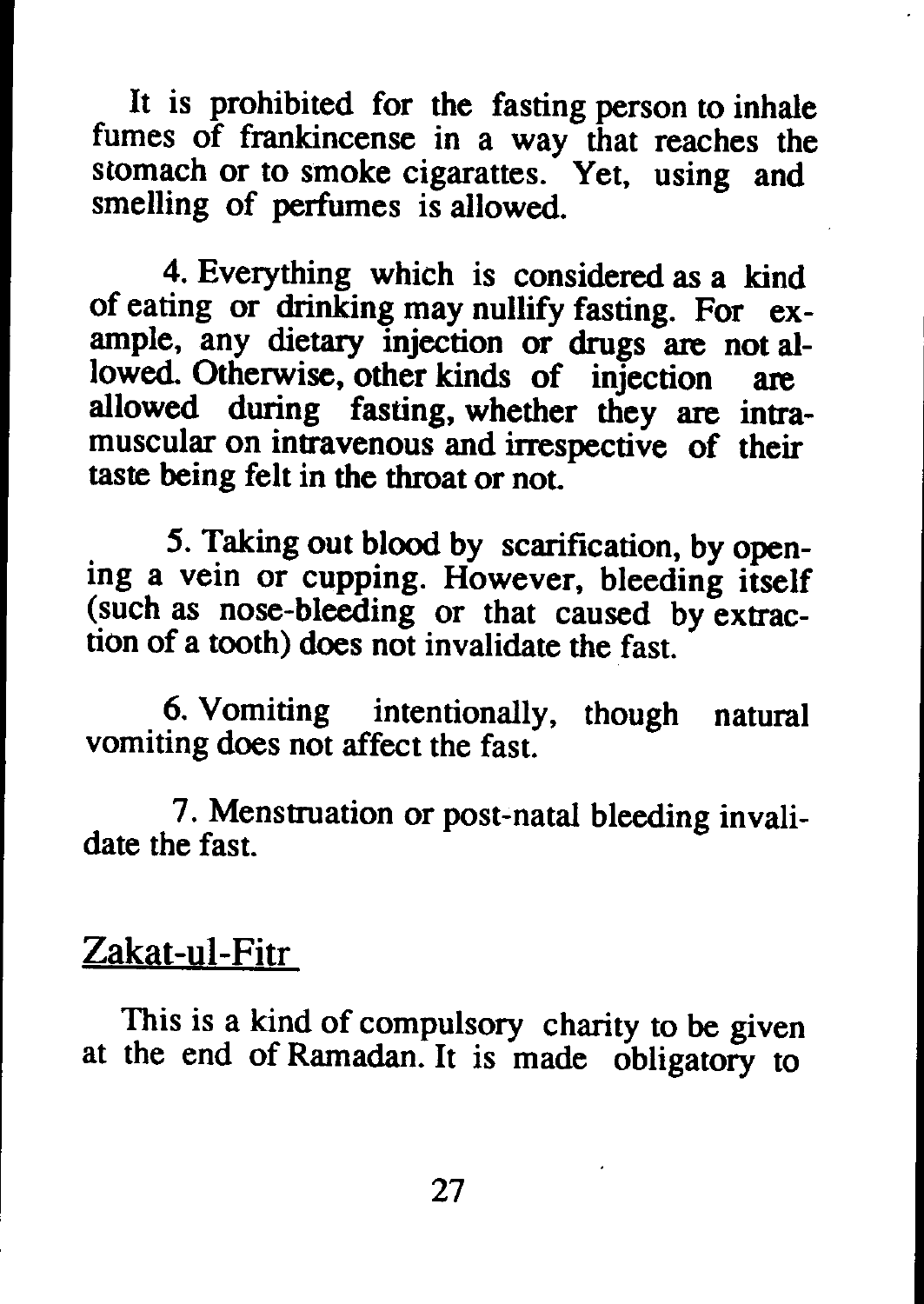purify the person of his obscene talk and misdeeds during fasting and also to provide the needy with food. It must be given before Eed al-Fitr prayer; otherwise it will be considered as an ordinary kind of charity.

Narrated by Ibn Umar: Allah's Apostle (salla Allahu alaihi wasallam) enjoined the payment of one Saa (3 kilograms approx.) of dates or barley as Zakat-ul-Fitr on every Muslim, slave or free, male or female, young or old, and he ordered that it be paid before people went out to offer the Eed prayer.<sup>1</sup>

#### Eed-ul-Fitr

This is the festival of fast breaking. It is on the first day of the month of Shawwal, following Ramadan. On that day, every Muslim should go to the mosque to attend the Eed congregation that is held after sunrise. He should go in his best clothing, looking neat and tidy. Anas reported that the Apostle of Allah ( salla Allahu alaihi wa sallam) did not proceed to the place of worship until he ate some dates. He always ate odd numbers of dates. 2

It is traditional to walk to the mosque as the Apostle (salla Allahu alaihi wasallam) himself did. Jaber reported that the Apostle of Allah (salla Allahu alaihi wasallam) used to change the route while proceeding to and

<sup>1-</sup> Transmitted by Bukhari.

<sup>2-</sup> Transmitted by Bukhari.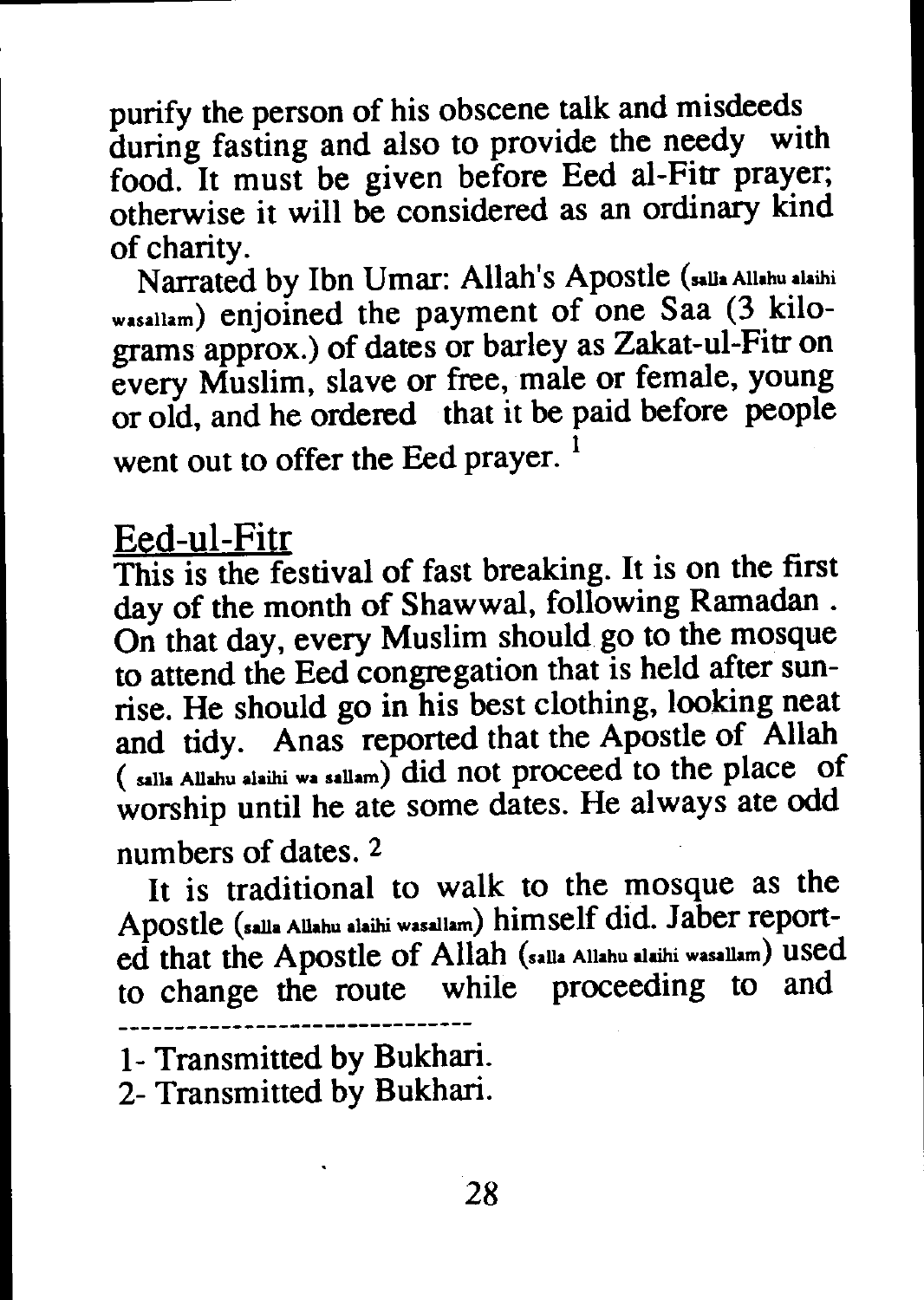from the place of worship.<sup>1</sup>

Abu Said AI-Khudri reported that the Prophet

( salla Allahu alaihi wasallam) used to proceed to the place of worship on the days of Eed-ul-Fitr and Eid-ul-Adha, stand in front of the people, and the people would keep sitting in their rows. Then he would preach to them, advise them and give them orders. 2

In conclusion, in showing one of the social and psychological advantages of fasting, the Prophet (aalla Allahu alaihi wuallam) said: "He who can afford to marry should marry, because it will help him refrain from looking at other women, and save his private parts from committing sexual relations, and he who cannot afford to marry is advised to fast, as fasting will diminish his sexual power.(1)"

<sup>1-</sup> Transmitted by Bukhari. 2- Transmitted by Bukhari.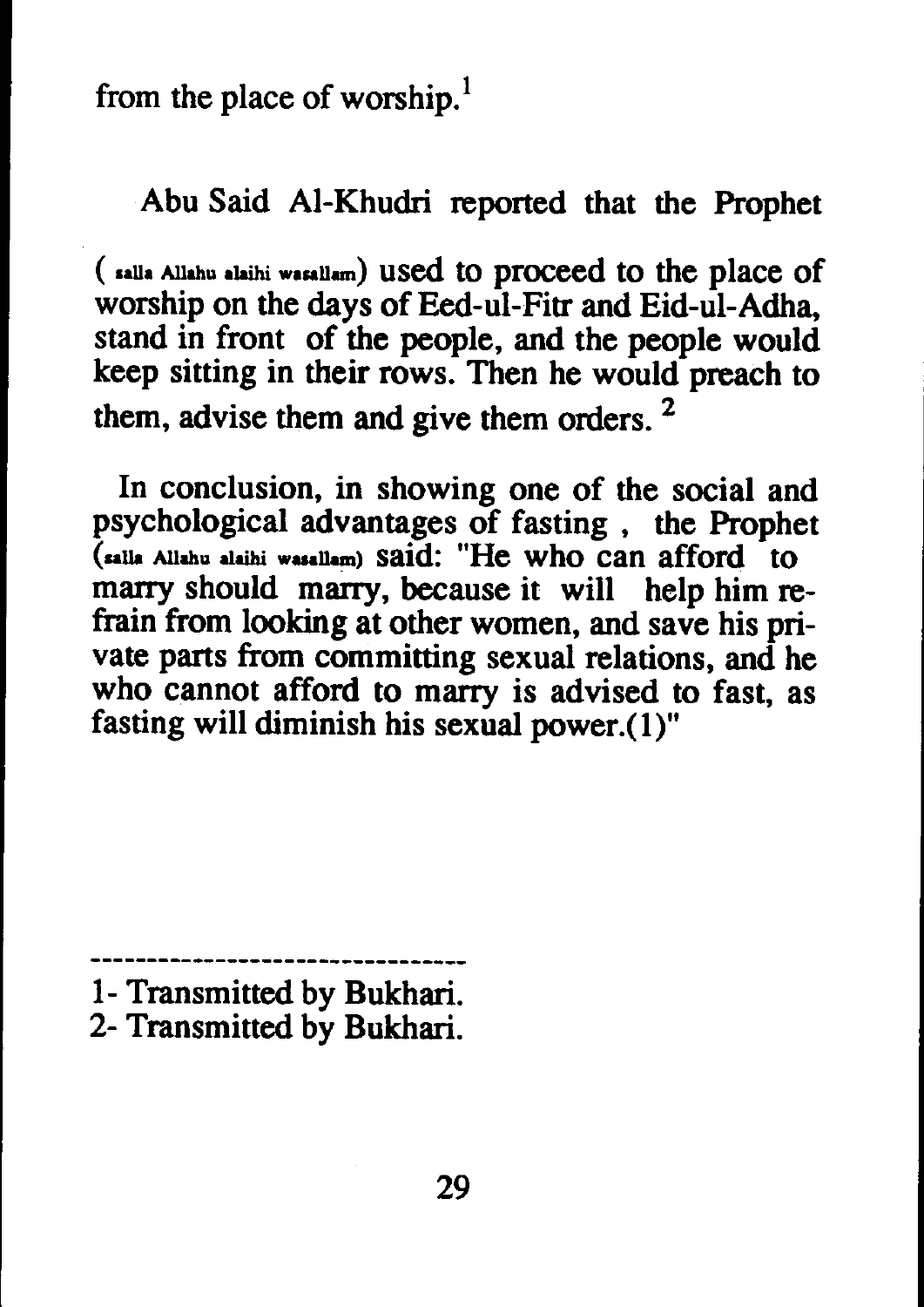Following are some private invocations that can be recited after rukuu (bowing) in the last raka'a of Taraweeh prayers;

اللَّهم إنَّانســتــعـينك ، ونســتــغـفـرك ، ونستشهديك ، ونؤمن بك ، ونشوب إليك ، ونتــوكل عليك ، ونـثني عليك الخـيـر كلّه ، نشكرك ولانكفرك ، ونخلع ونتسرك من يفجرك . اللّهم اياك نعبيد ، ولك نصلّى ونسيجيد ، وإليك نسلعي ونحلفله ، نرجلو رحملتك ، ونخشى عذابك ، إن عذابك الجدّ بالكفار مـُلدق .

(i) " O Allah! we seek help from You, we seek Your forgiveness, we seek Your guidance.

We turn in repentance to You. We place our trust in You. We laud Your name. We give thanks to you for the prosperity You have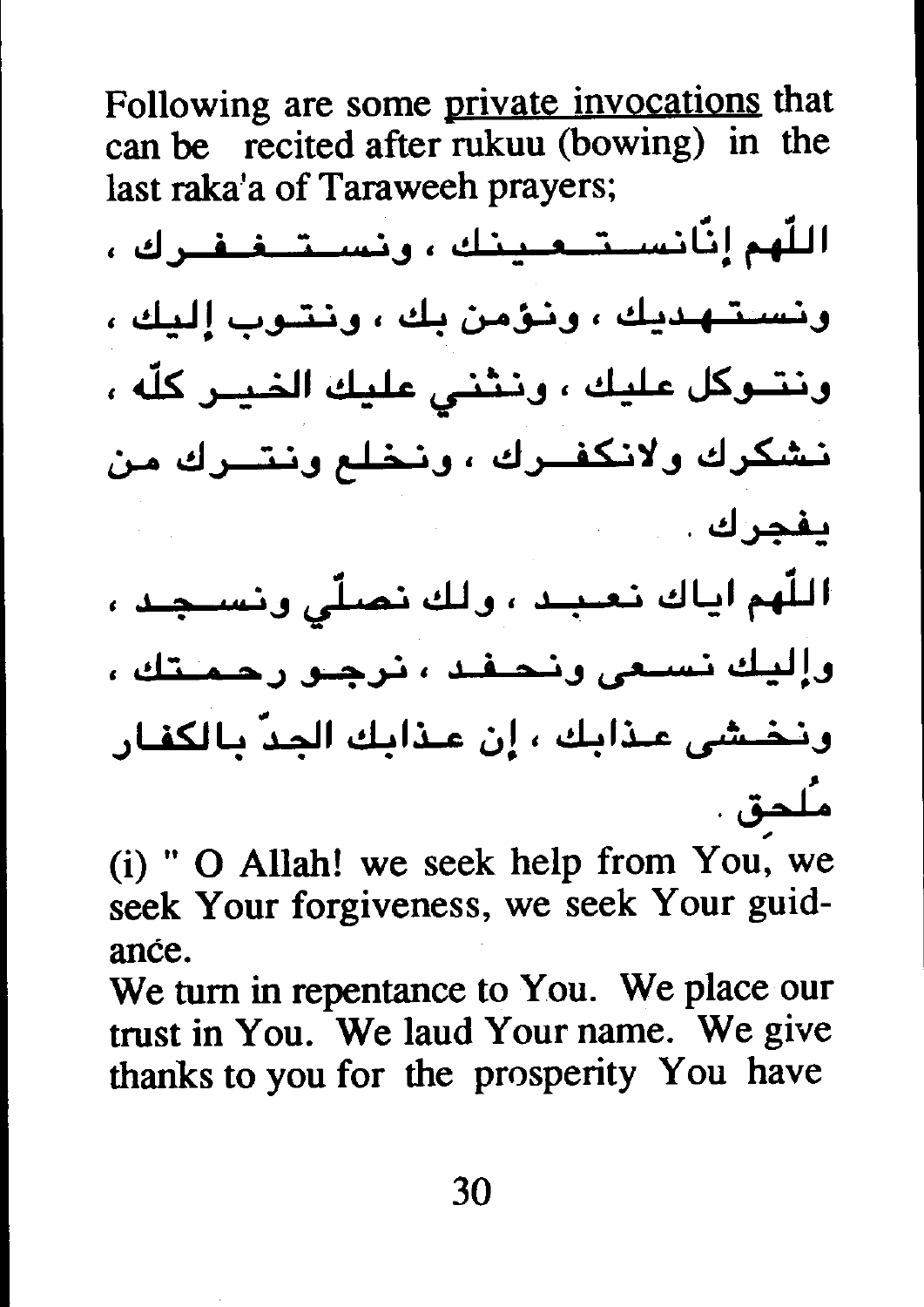bestowed. We do not turn from you in disbelief. We renounce and turn away from whomever disobeys you and rebels against Your commandments

"O Allah! We worship You. To You we pray and to you we Prostrate. To you we hasten, to work for you and to serve You. We beg for Your mercy and fear Your punishment. On whom your punishment falls is surely an unbeliever. Your punishment will overtake and strike the unbeliever."

اللَّهم أهدني فيمن هديت ، وعافني فيمسن عافیت ، وتولّنی فیمن تولّیت ، وبارك لی فيما أعطيت ، وقنى شرَ ما قضيت ، فانَّك تقضى ولا يُقضى عليك ، أنّه لايذ لّ من واليت ، ولا يعزّ من عاديت ، تباركت ربّنا وتعاليت .

(ii) " O Allah! Lead me to the true faith with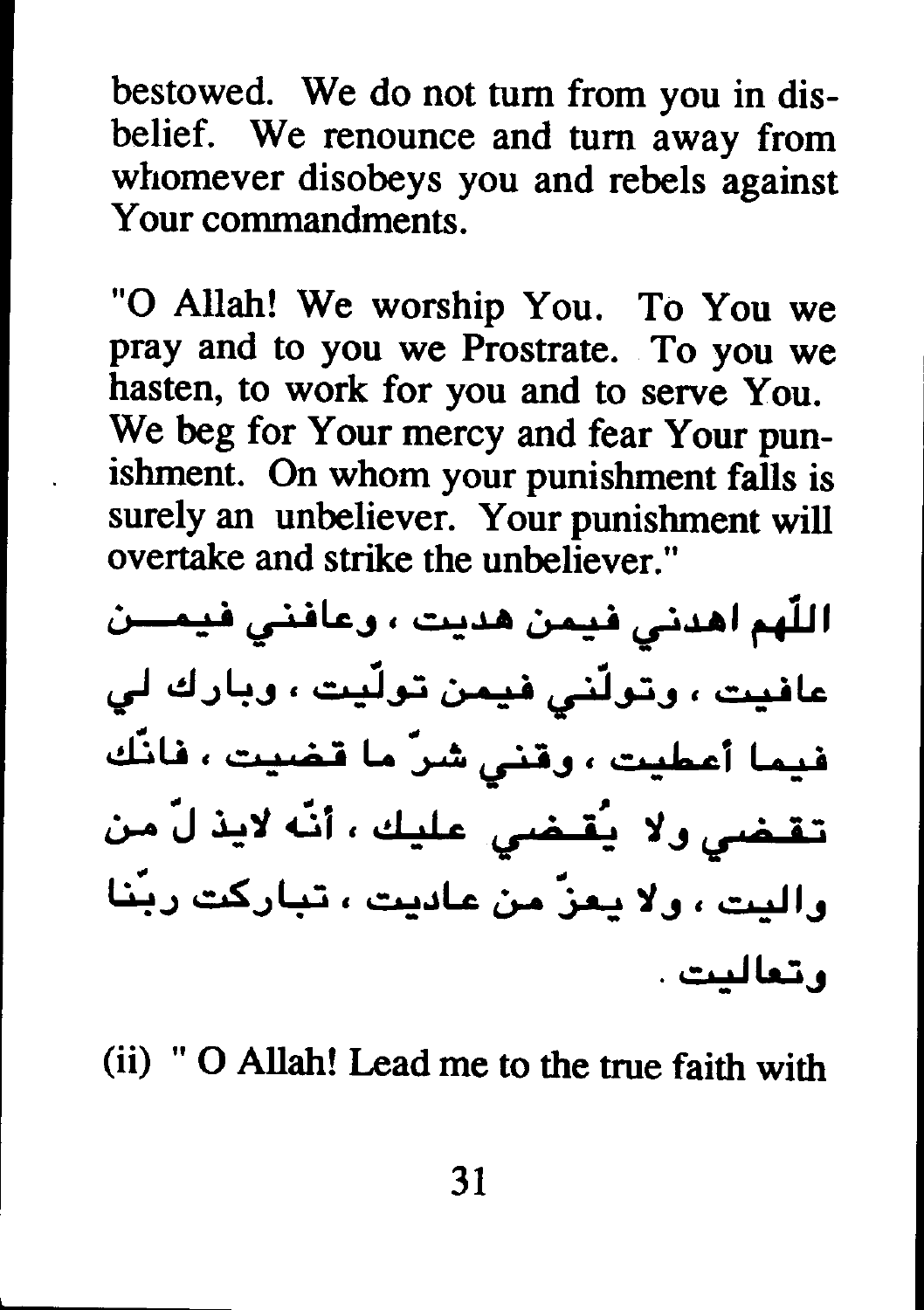those You have guided. Pardon me with those You have pardoned. Protect me with those You have protected. Bless me with what You have given. Keep me safe from the evil You have ordained, for You decree and none decrees upon You. No-one who is in Your care is brought down and no-one is rewarded to whom You show enmity.

o Rubb! You are most praised, most sublime."

#### (Aameen.)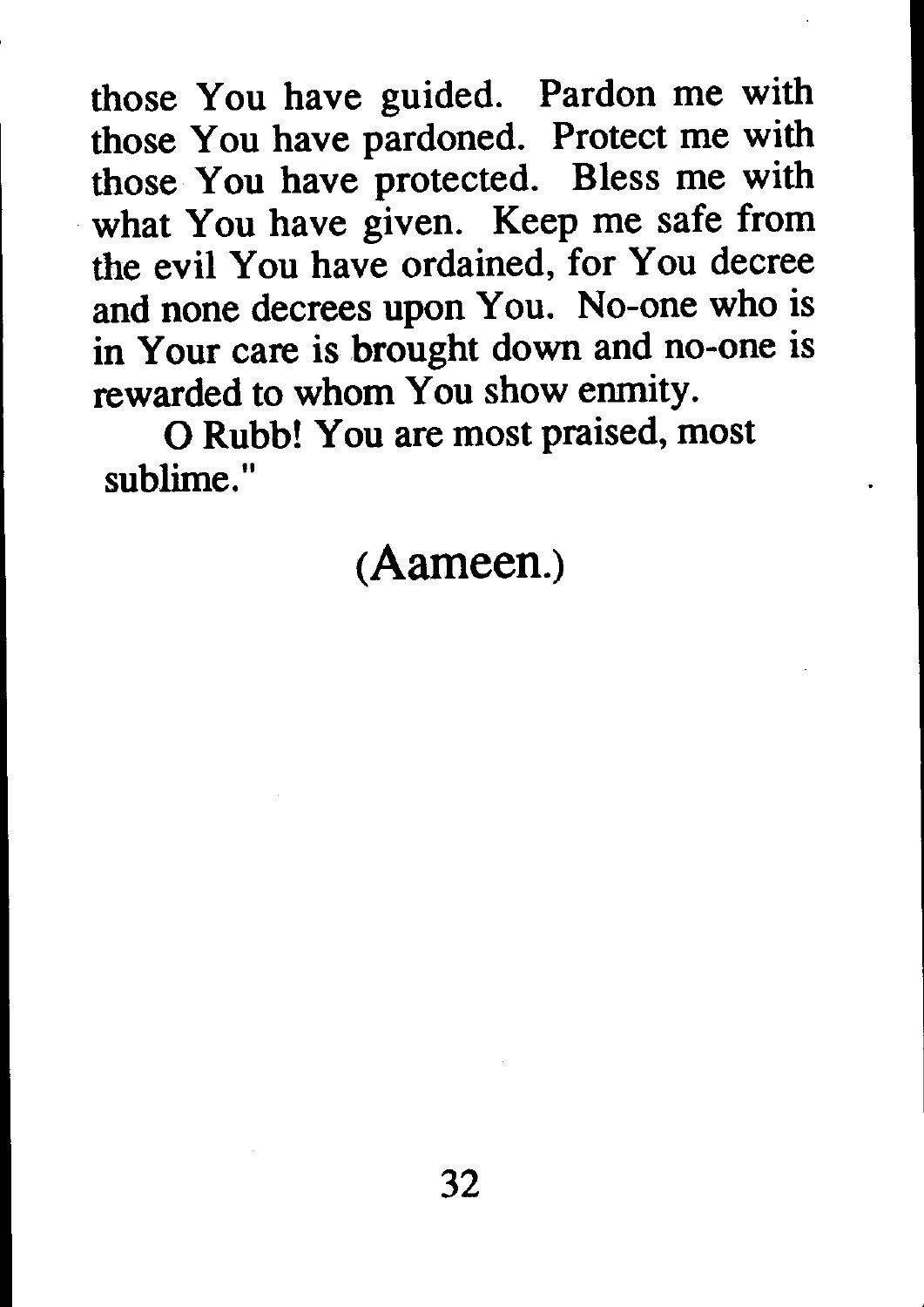### المكتب التعساوني للدعسوة والإرشساد في منطقة البطحــاء

ص.ب (٢٠٨٢٤ ) الرياض ١١٤٦٥  $E \cdot 0$ 4 °F (08 °F ) + 1 °F (08 °F ) + 1 °F (08 °F ) + 1 °F (08 °F ) + 1 °F ) + 2 °F (08 °F ) + 1 °F

### تحت إشهراف

وزارة الشؤون الإسلامية والأوقاف والدعوة والإرشاد

حقوق الطبع محفوظة للمكتب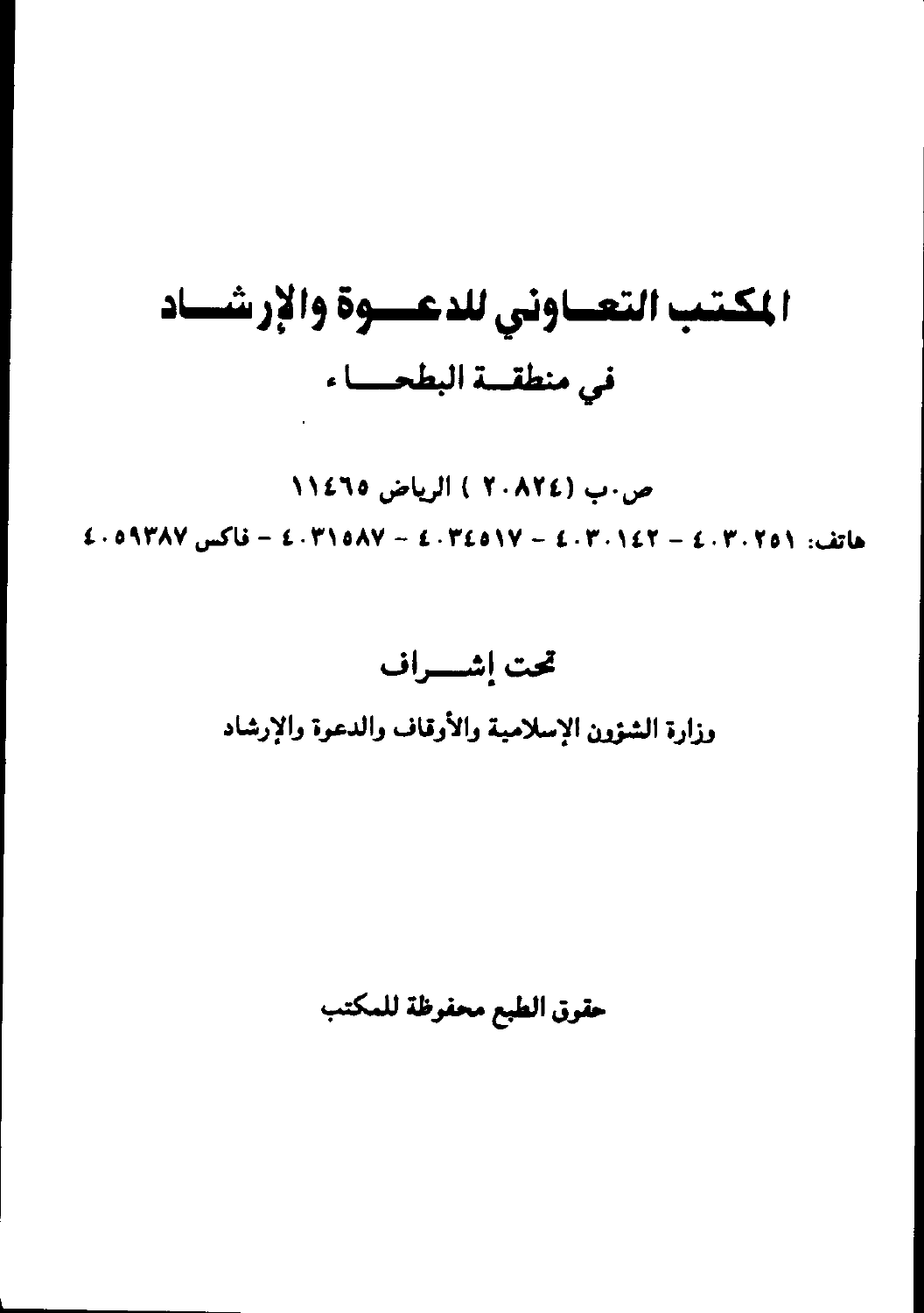### كيف نستقبل رمضان ؟

#### هذا الكتاب باللغة الإنجلزية يتناول الآتي:

١ - الحكمة من الصيام. ٢ - الأعمال الصالحة التي تتأكد في شهر رمضان المبارك. ٣ - حال السلف في رمضان. ٤ - بعض أحكام الصيام.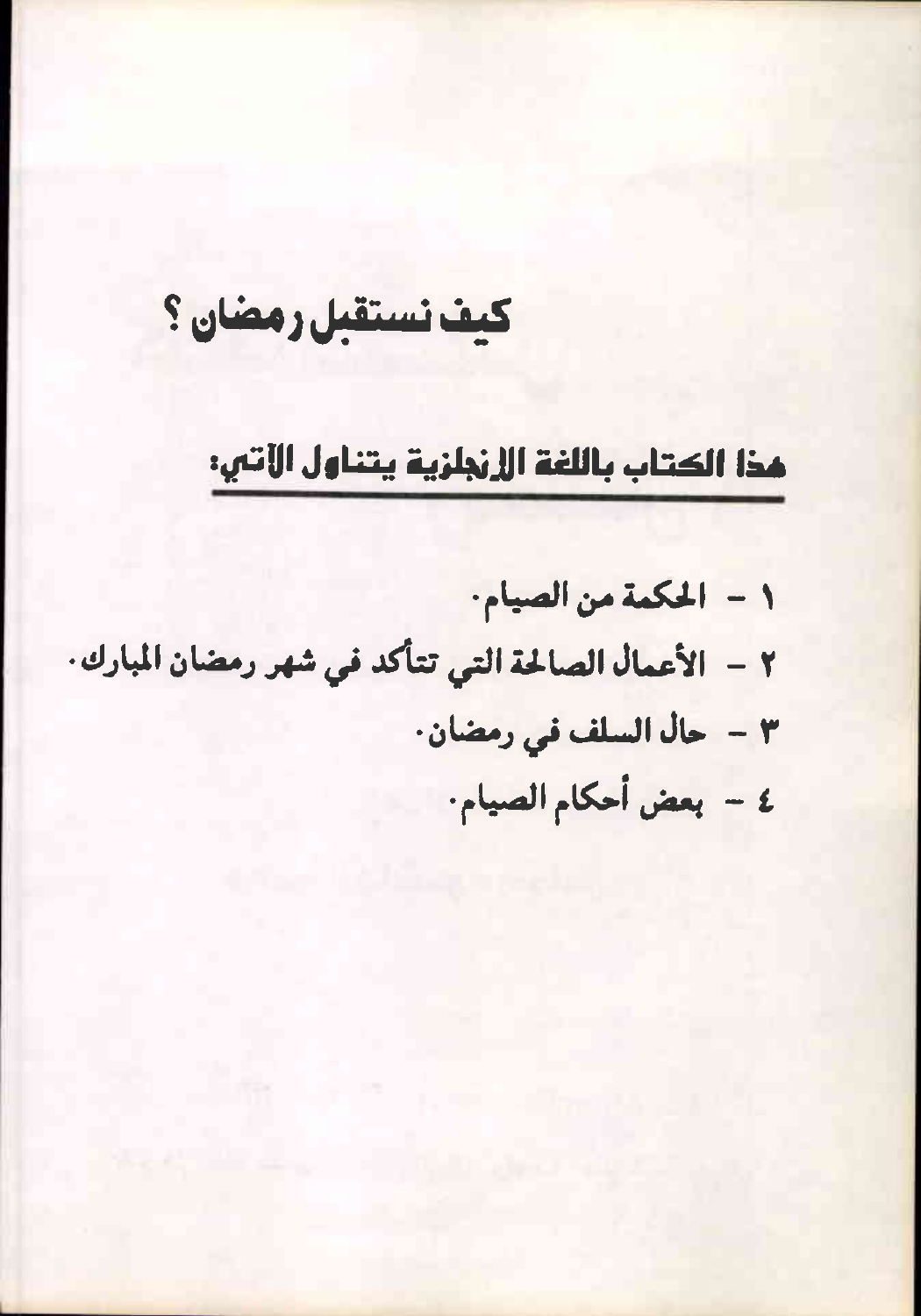كيف نستقبل

دمضان؟

### إعداد محمد الهاشمي مصطفى

طبع على نفقة مكتب الدعوة والإرشاد وتوعية الجاليات بالعزيزية